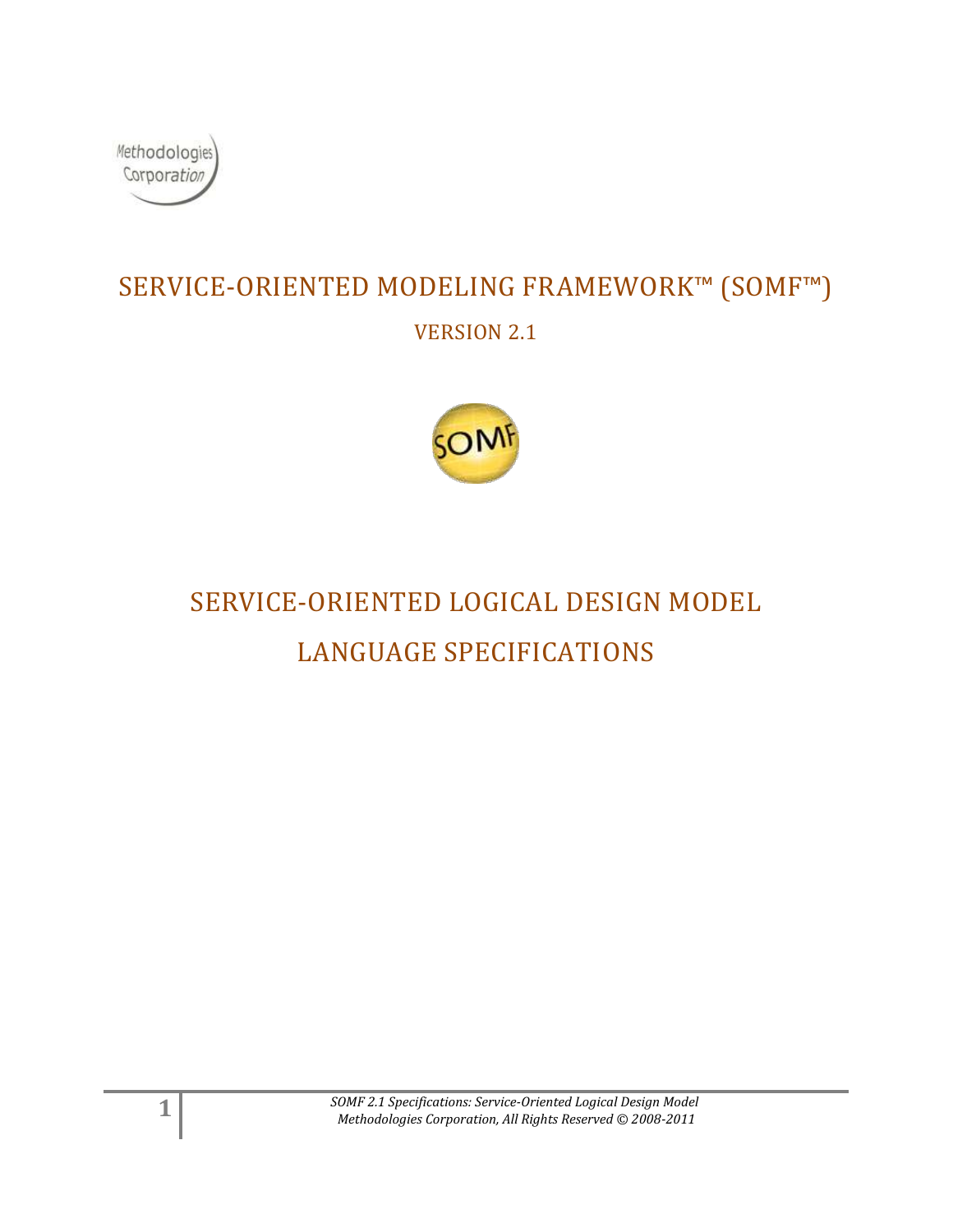## **TABLE OF CONTENTS**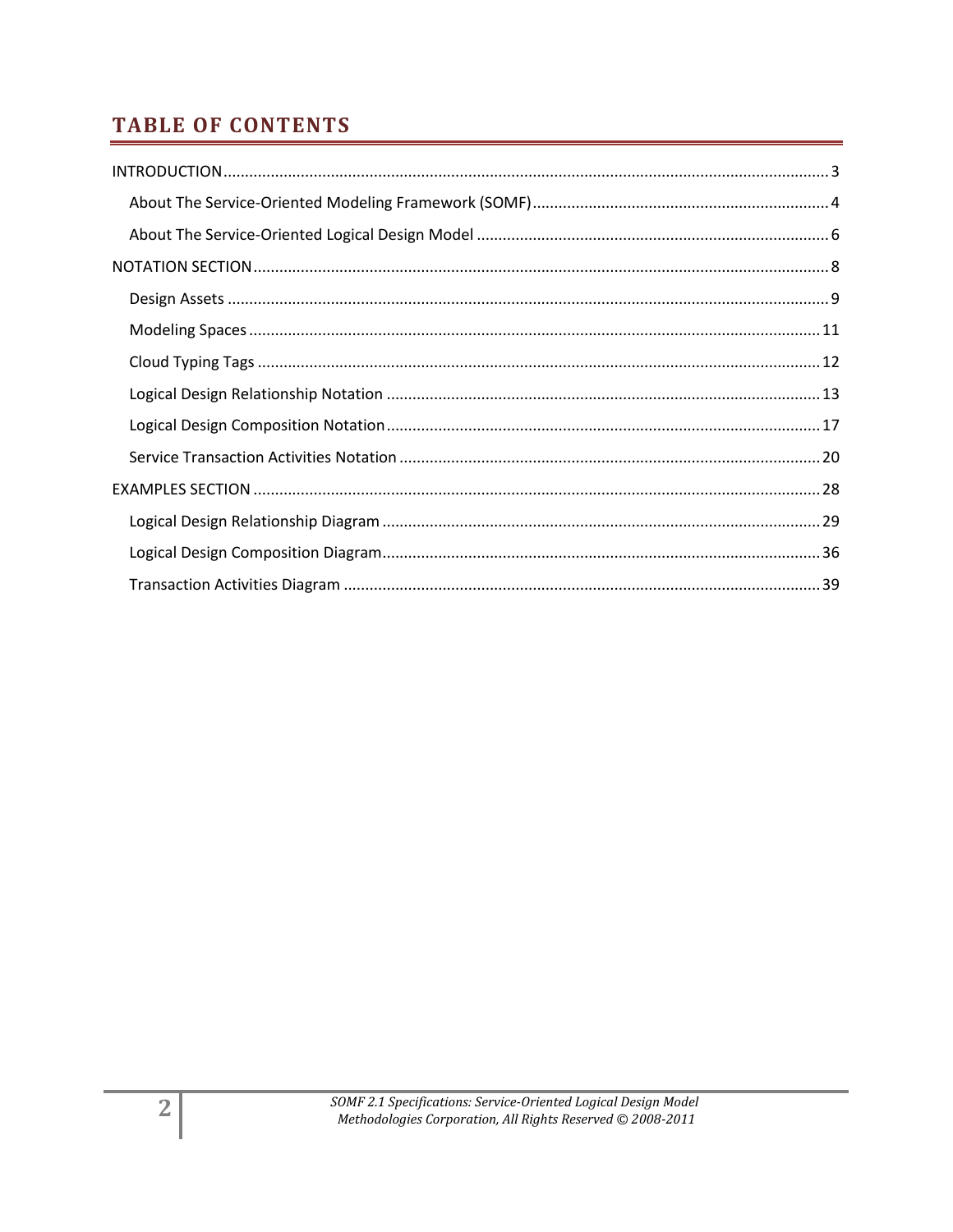<span id="page-2-0"></span>**INTRODUCTION**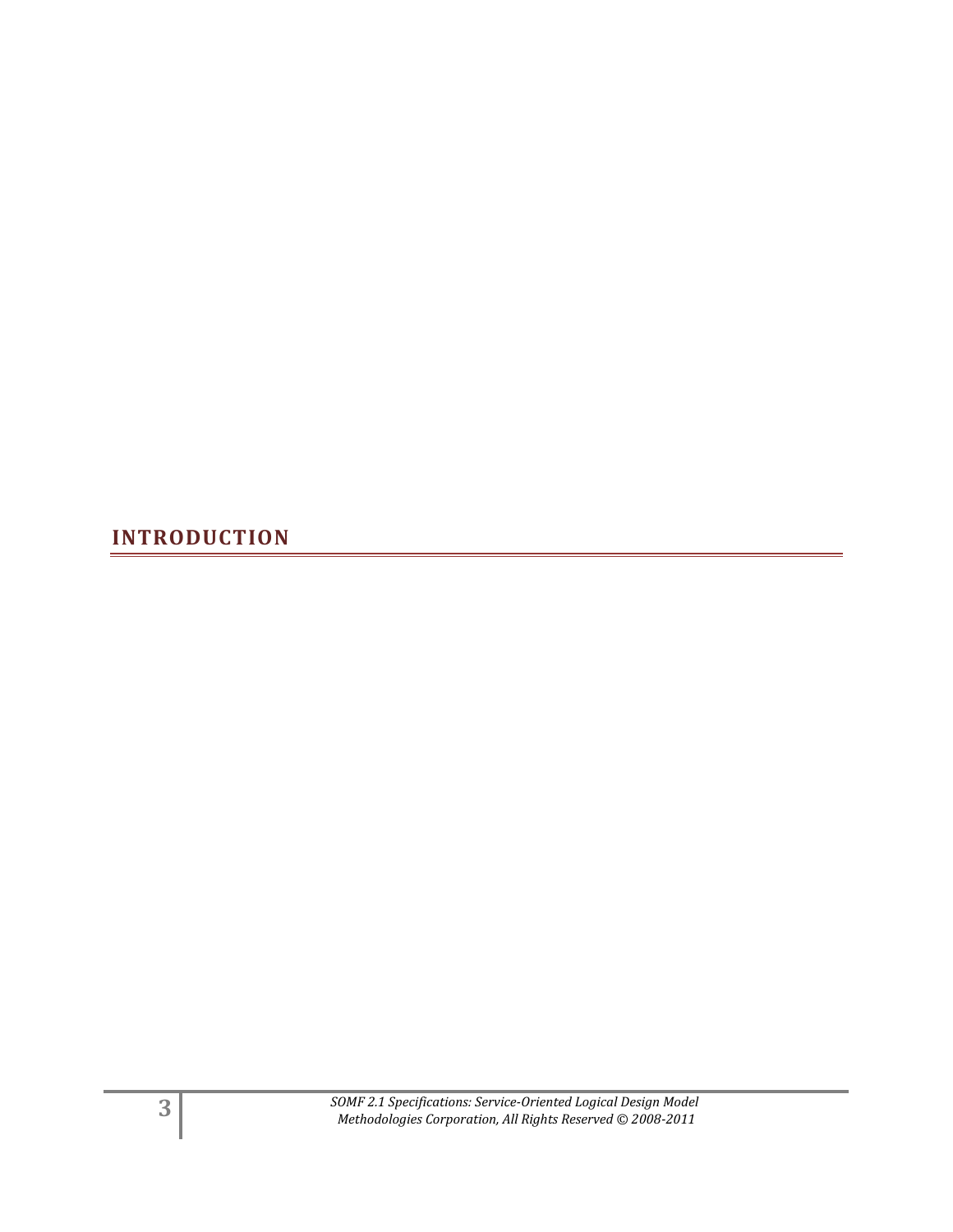## <span id="page-3-0"></span>**ABOUT THE SERVICE-ORIENTED MODELING FRAMEWORK (SOMF)**

The service-oriented era has begun. New technologies have emerged to support the "service" notion that signifies, today more than ever, a shift in modern computing whose driving aspects are business imperatives and innovative technological implementations. The service paradigm is not a new concept; however, it emboldens the business perspective of every software development life cycle. Furthermore, unlike the objectoriented approach, which is founded to support modeling of object-based computer programming languages, the extended scope of SOMF embodies distinct terminology to foster loose coupling of software assets, reuse of software components, acceleration of time-to-market, reduction of organizational expenditure, and more.

## SUPPORTING THE SERVICE-ORIENTED MODELING NOTION

Thus, to support service-oriented modeling activities, SOMF depicts the term "service" as a holistic entity that may encapsulate business requirements, and from a technological perspective, is identified with a software component. This organizational software entity, namely a "service" that is subject to modeling activities, may be any software construct that the enterprise owns, such as an application, software system, system software, Web service, software library, store procedure, database, business process, enterprise service bus, object, cloud computing service, and more.

### SO WHAT IS SOMF?

SOMF is a model-driven engineering methodology whose discipline-specific modeling language and best practices focus on software design and distinct architecture activities employed during stages of the software development life cycle. Moreover, architects, analysts, modelers, developers, and managers employ SOMF standalone capabilities or mix them with other industry standard modeling languages to enrich the language syntax, set software development priorities during life cycle stages, and enhance the 360<sup>°</sup> view of software implementation.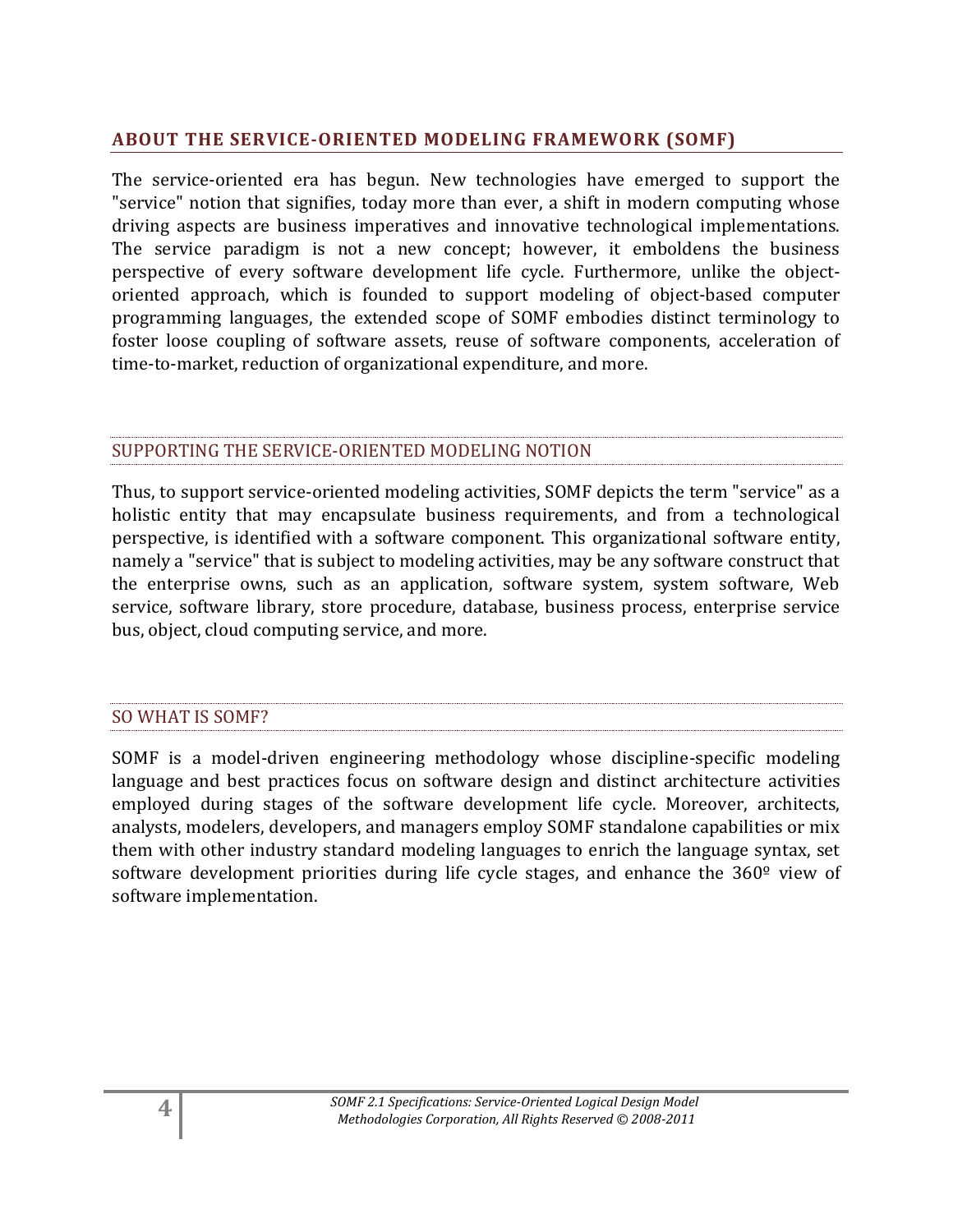## SOMF DISCIPLINES AND MODELS

SOMF offers a 360º view of any software development life cycle, starting at the conceptualization phase, supporting design and architecture activities, and extending modeling best practices for service operations in a production environment. To achieve these underpinning milestones, six distinct software development disciplines offer corresponding models whose language notation guide practitioners who design, architect, and support a service ecosystem:

- 1. Service-Oriented Conceptualization Model
- 2. Service-Oriented Discovery and Analysis Model
- 3. Service-Oriented Business Integration Model
- 4. Service-Oriented Logical Design Model
- 5. Service-Oriented Software Architecture Model
- 6. Cloud Computing Toolbox Model

## MODELING GENERATIONS

SOMF diagrams support three chief modeling generations, each of which shows a different time perspective of a software life cycle. These views help practitioners depict business and architectural decisions made at any time during the life span of a software product:

- 1. *Used-to-Be*. Design and architecture *past state* of a software product and its related environment that were deployed, configured, and operated in production
- 2. *As-Is*. Design and architecture *current state* of a software product and its corresponding environment that are being operated in production
- 3. *To-Be*: Design and architecture *future state* of a software product and its associated environment that will be deployed, configured, and operated in production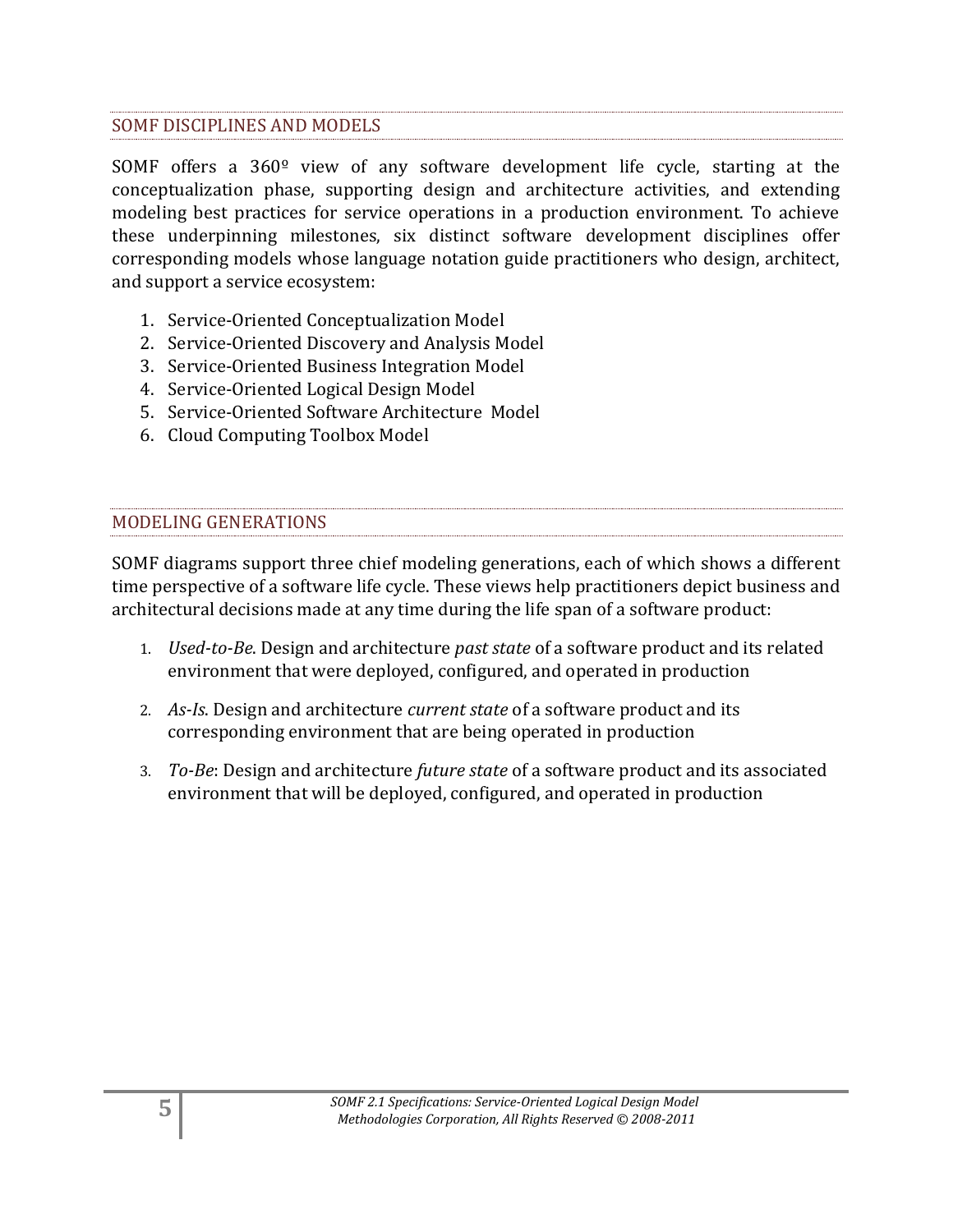## <span id="page-5-0"></span>**ABOUT THE SERVICE-ORIENTED LOGICAL DESIGN MODEL**

This specifications paper focuses on the Logical Design Model language capabilities to address tangible associations between services and consumers in a production environment. When engaging in crafting a logical design diagram for a project or a larger design and architecture initiative, the practitioner is required to provide a blueprint, a design scheme for *message exchange* between consumers and related services. This chief goal is typically achieved by establishing message paths between the involved software entities.

These message delivery routes define concrete *relationships* between the participating services and consumers in providing a solution, founding deployment and configuration patterns to be used in a production environment, and establishing transaction activities between service providers and affiliated consumers. Therefore, to accommodate these requirements, the logical design model offers three distinct notations (refer to the Notation Section for further details):

- 1. Logical Design Relationship
- 2. Logical Design Composition
- 3. Service Transaction Activities

Consider the chief benefits of the Service-Oriented Logical Design Model language:

- Discovering service interfaces
- **Establishing a service relationship**
- Discovering intermediary services
- Understanding service cardinality
- Founding service visibility and containment aspects
- **Planning efficient message exchange synchronization**
- **Establishing service behavior**
- Discovering service contract structure
- Modeling service transactions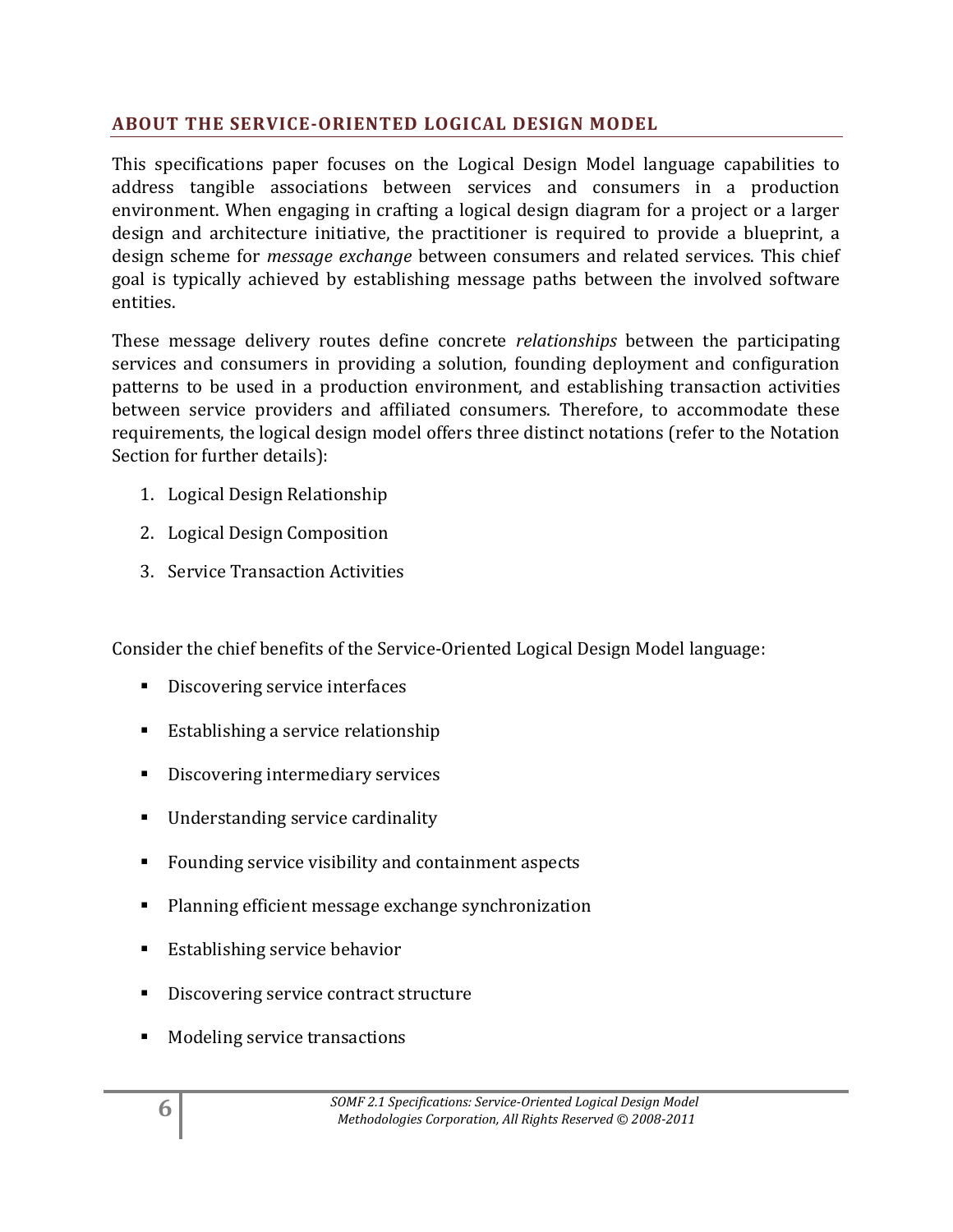- **Establishing service indirection strategies**
- Establishing service compositions that drive implementation strategies
- **Finalizing service packaging**
- **Encouraging software reuse**
- Fostering software asset consolidation
- Alleviating architecture interoperability challenges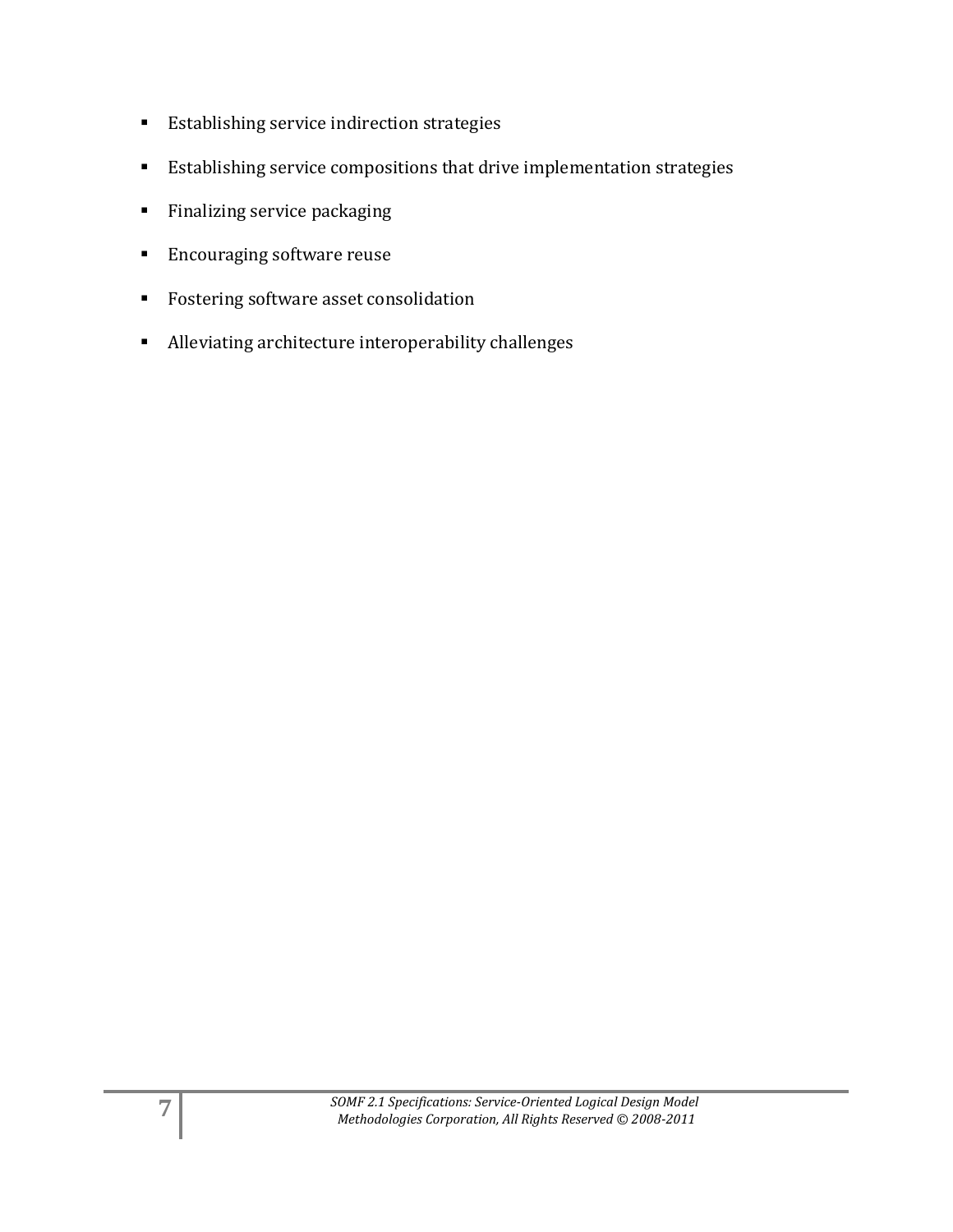<span id="page-7-0"></span>**NOTATION SECTION**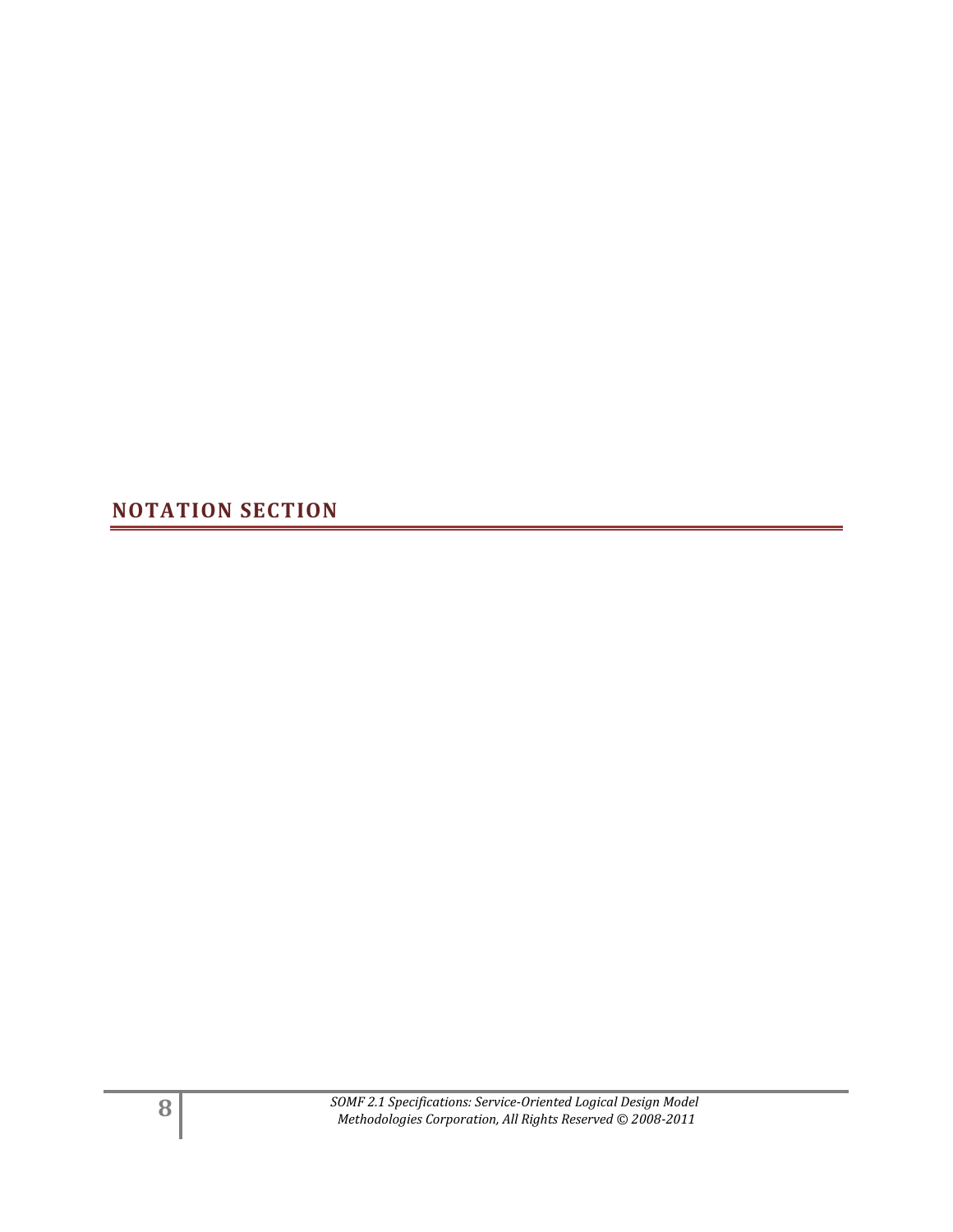## <span id="page-8-0"></span>**DESIGN ASSETS**

During any design initiative, use the design assets illustrated in Figure 1 to refer to structures, types of services, or service group formations employed to offer solutions to organizational concerns. In this phase of the software development life cycle, these software entities are tangible and established solutions that must collaborate to provide a concrete remedy to problems during a project or a larger design venture.





- *Design Atomic Service.* A fine-grained service that is impractical to decompose because of its suggested limited capabilities or processes
- *Design Composite Service.* A coarse-grained service comprised of internal finegrained atomic or composite services, forming hierarchical parent-child associations
- *Design Service Cluster.* An association of services grouped by related business or technical processes that collaborate to offer solutions
- *Design Cloud.* Represents a collection of design services in three different categories: Software as Service (SaaS), Platform as Service (PaaS), and Infrastructure as Service (IaaS). Additional types can be added on demand
- *InterCloud.* Represents the term "cloud-of-clouds." A superior cloud that identifies a group of related clouds working together to offer collaborative solutions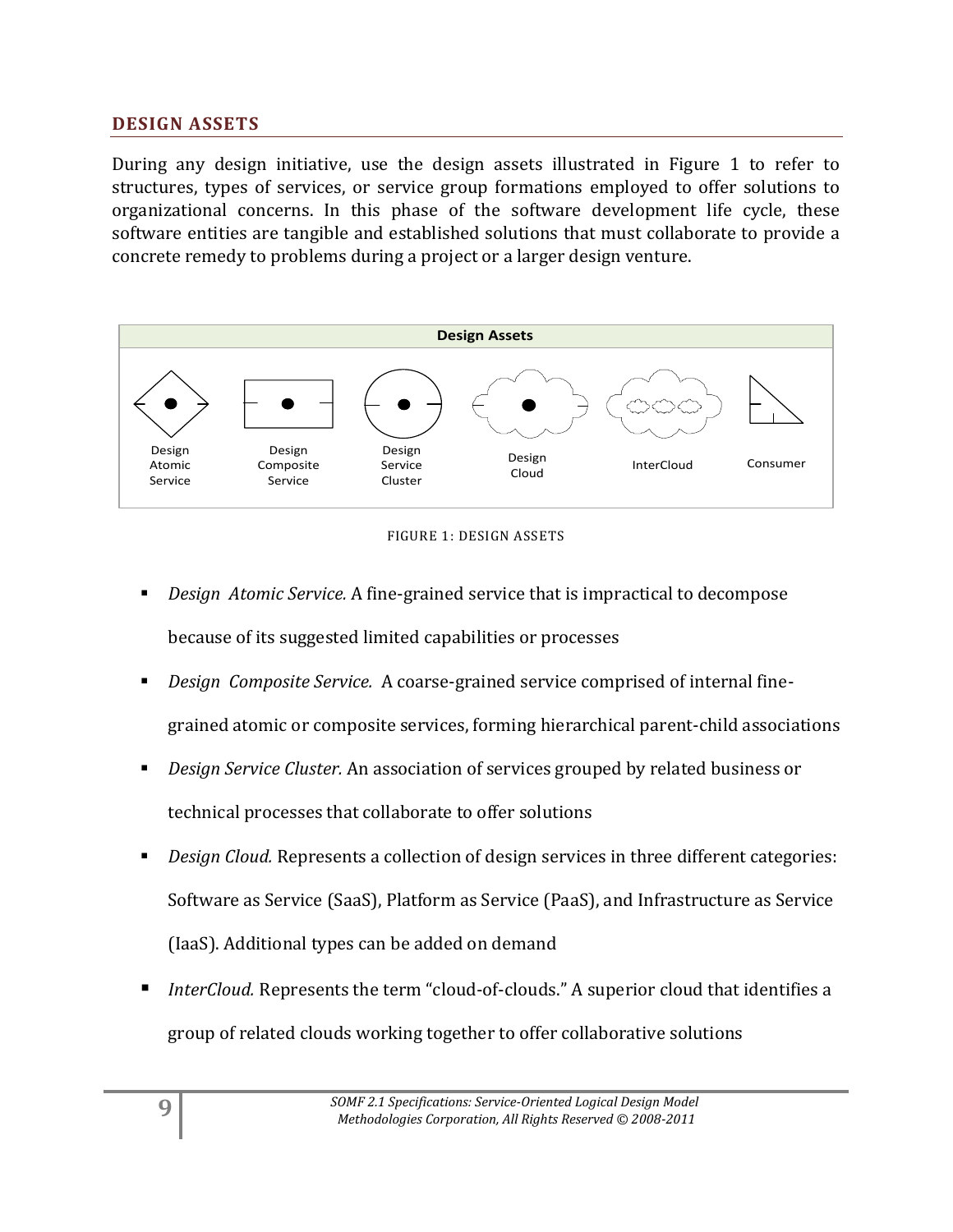*Consumer.* Any entity that is identified with service consumption activities. This definition may include consuming applications or services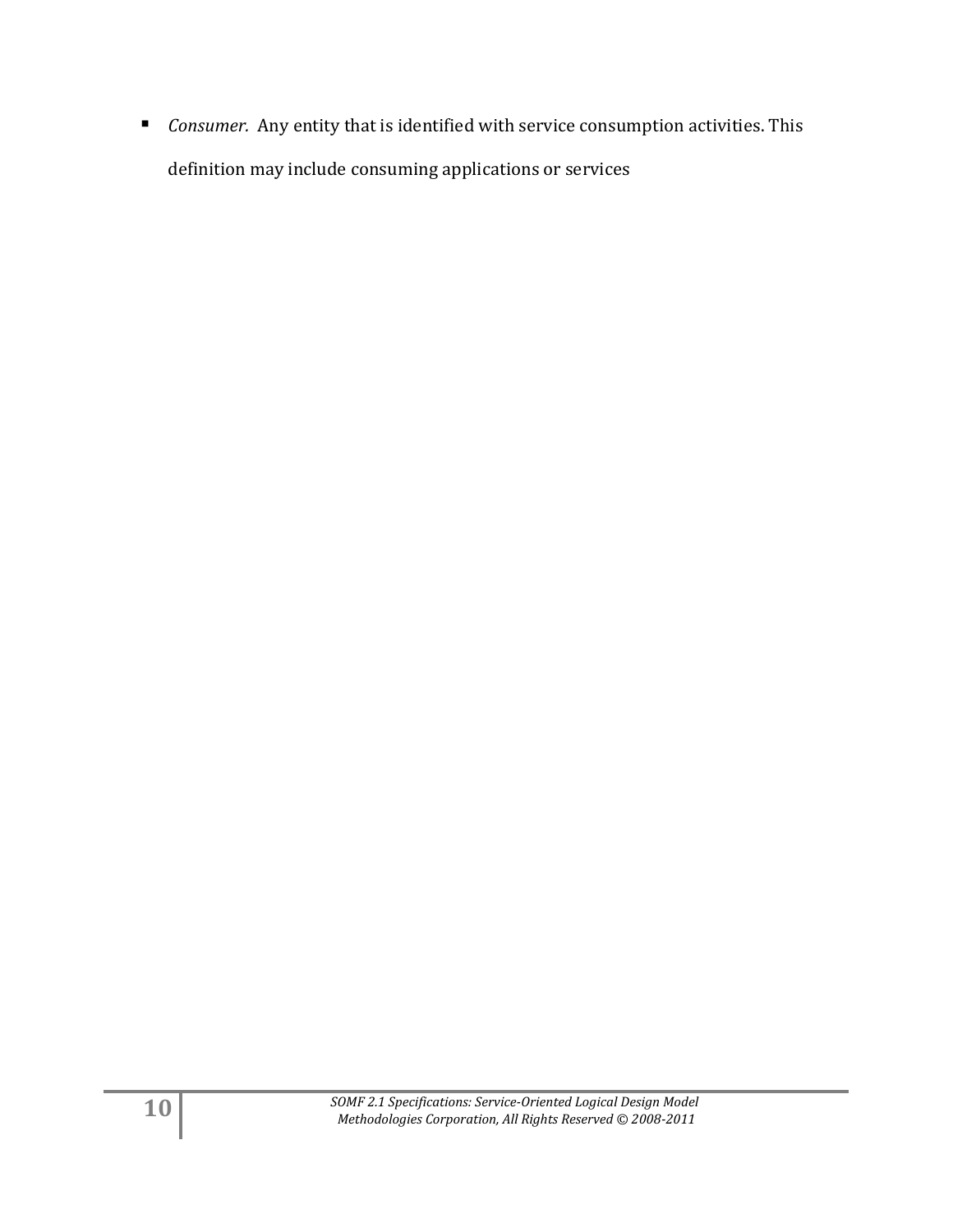## <span id="page-10-0"></span>**MODELING SPACES**

A modeling space (illustrated in Figure 2) is a defined area in which modeling activities take place. This area also identifies boundaries of organizations, and containment scope of services, service clusters, or cloud computing environments.



FIGURE 2: MODELING SPACES

- *Service Containment Space.* An area that identifies the aggregated child services contained in a parent composite service or service cluster. This space can also define any collaboration of a service groups that are gathered to offer a solution
- *IntraCloud Space.* A modeling area that shows services that operate in a cloud
- *ExtraCloud Space.* A modeling area that depicts services that operate outside of a cloud
- *Organizational Boundary.* A computing area of an organization, such as a division, department, company, partner company, consumer, or community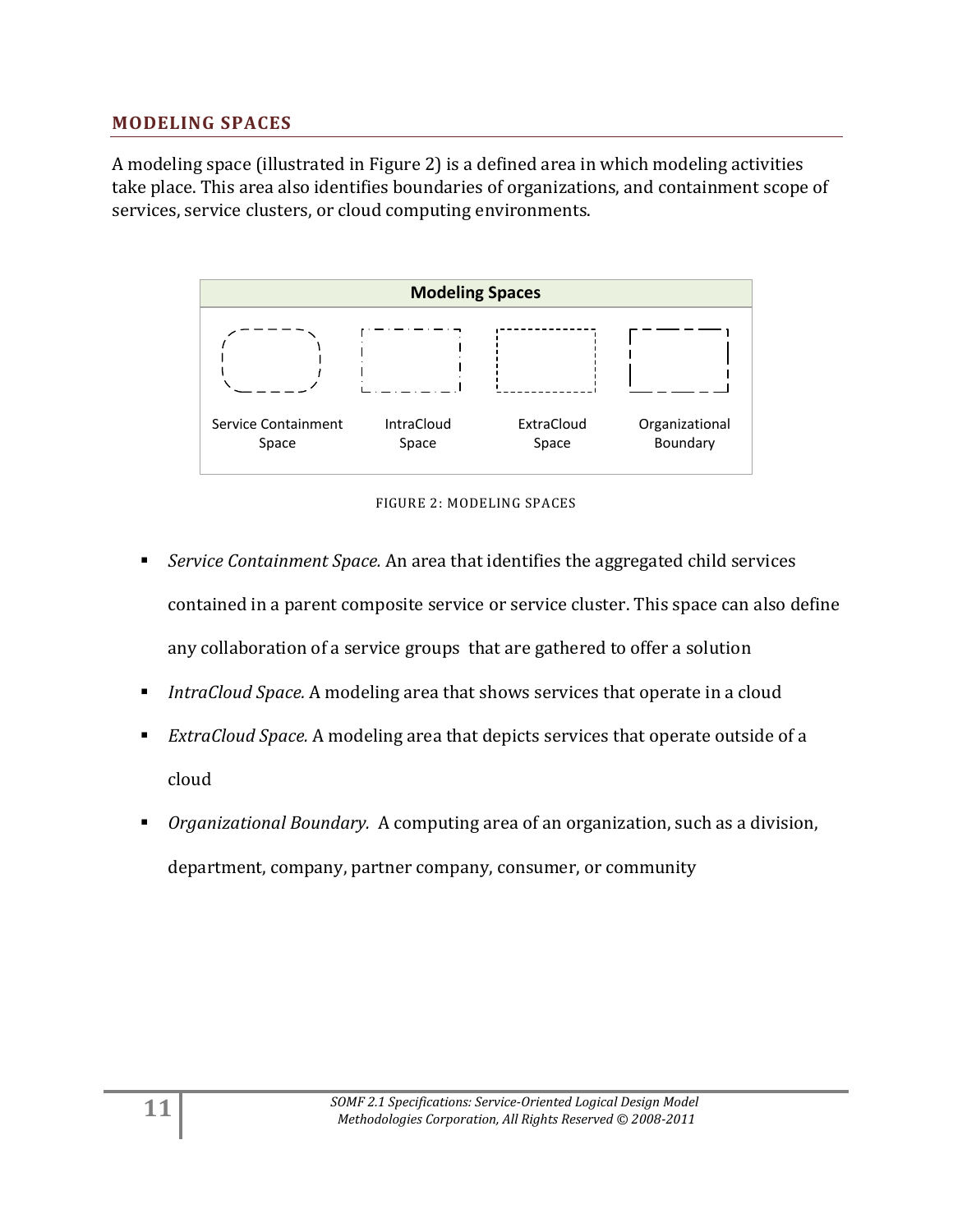## <span id="page-11-0"></span>**CLOUD TYPING TAGS**

If a project or an architecture initiative involves cloud computing modeling activities, any individual cloud may require typing. The term "typing" pertains to cloud categorization to help understand the design model that is applied to a production environment. Tagging a cloud by the proper tag (illustrated in Figure 3) would also indicate the form of consumers that are allowed to utilize a cloud facility and its offered services.





- *Public Cloud Tag.* Identifies a cloud that is maintained by an off-site party service provider, which offers configurable features and deployments charged to subscribed Internet consumers
- *Private Cloud Tag:* Indicates a cloud of services that is sponsored, maintained, and operated by an organization, available only on private networks, and is utilized exclusively by internal consumers
- *Community Cloud Tag.* Identifies a cloud whose services are consumed by two or more organizations that share similar business or technical requirements
- *Hybrid Cloud Tag.* Depicts a cloud that combines the properties of two or more cloud types described on this list
- *Blank Tag.* Enables other cloud definitions that are not part of this list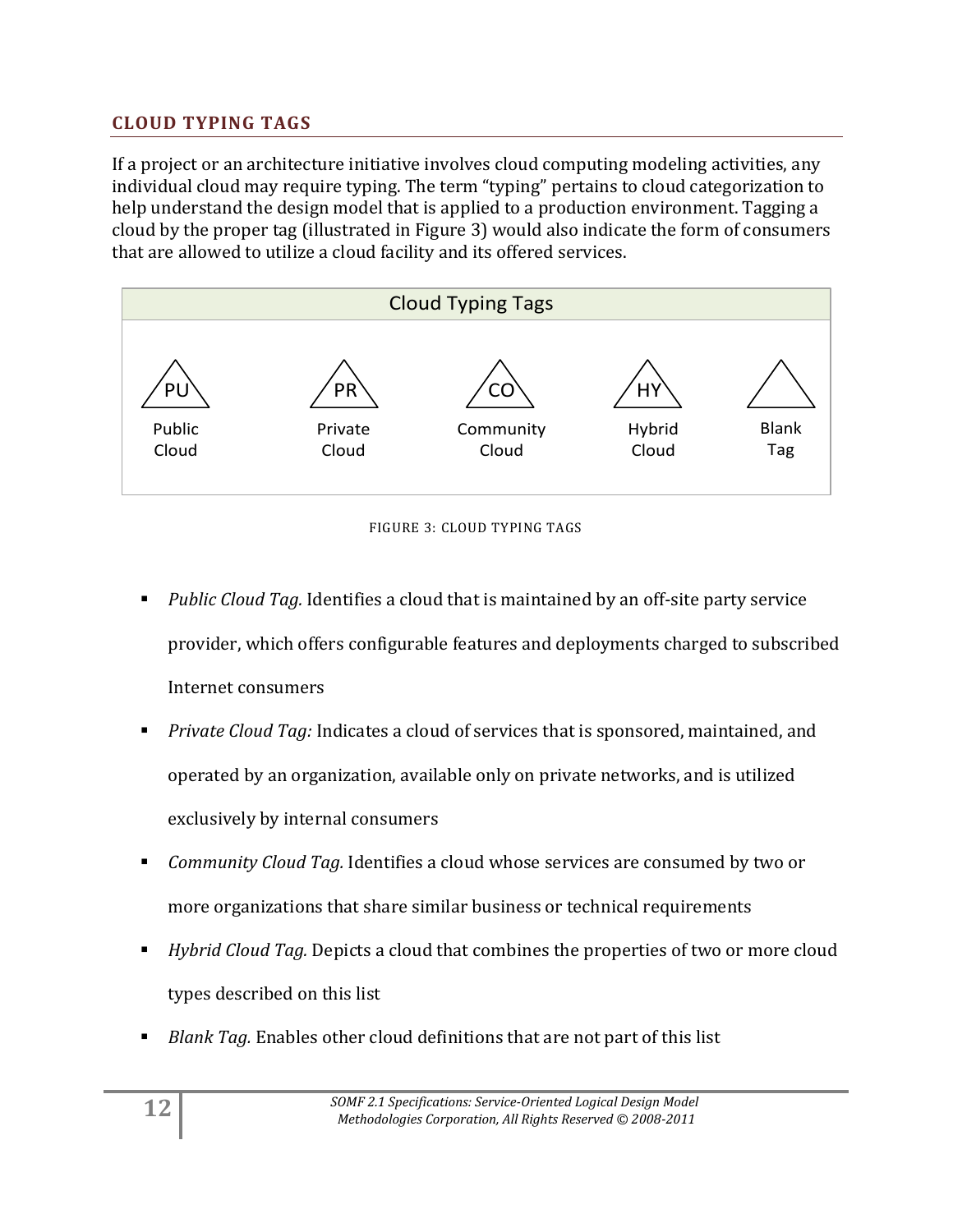## <span id="page-12-0"></span>**LOGICAL DESIGN RELATIONSHIP NOTATION**

The logical design relationship notation is based on established and concrete message exchange routes between consumers and service providers. Namely, the message paths established to carry information drive the association between services and their corresponding consumers. Therefore, the term "service relationship" is used as a tangible model for delivering and routing data by employing structured messages to carry information between design assets, such an atomic service, composite service, cloud of services, or service cluster.

## MESSAGE PATH CONNECTORS

Use the message path connectors depicted in Figure 4 to identify tangible message exchange routes between consumers and service providers. This modeling activity is devised to establish a relationship between the design assets discussed previously in the Design Assets section. Furthermore, identification of message paths can assist practitioners in discovering potential contracts between consumers and related services, and ascertaining intermediary broker services, mediating software entities that intercept messages for enrichment, filtering, manipulation, and security purposes.



FIGURE 4: MESSAGE PATH CONNECTORS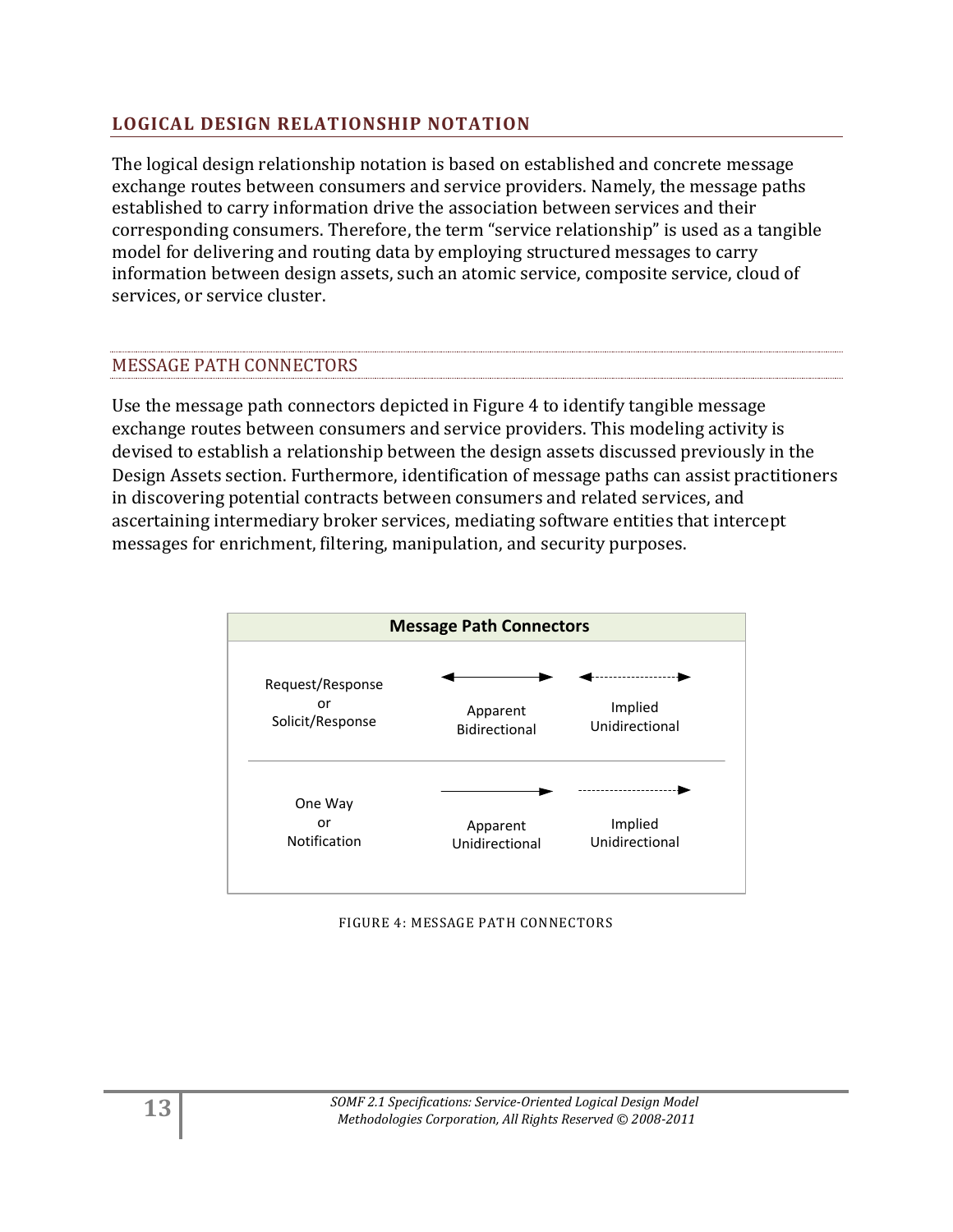- *Apparent Bidirectional Connector*: depicts a two-way message routing akin to the request/response message pattern. Typically, the consumer invokes a request and the service responds. The term "apparent" signifies a direct link between a service and a consumer, without any interception of a third-party software entity
- *Apparent Unidirectional Connector*: a one-way message delivery, during which either the consumer or a service provider originates a message. A response is not required by the receiving entity. The term "apparent" pertains to a message route that is not intercepted by any other software entity
- *Implied Bidirectional* Connector. A request/response two-way message routing between a consumer and a service. The term "implied" identifies a message route that is intercepted by a third-party broker to deliver the message to its destination
- *Implied Unidirectional Connector*: a one-way message routing. The term "implied" signifies interception of a third-party broker to deliver messages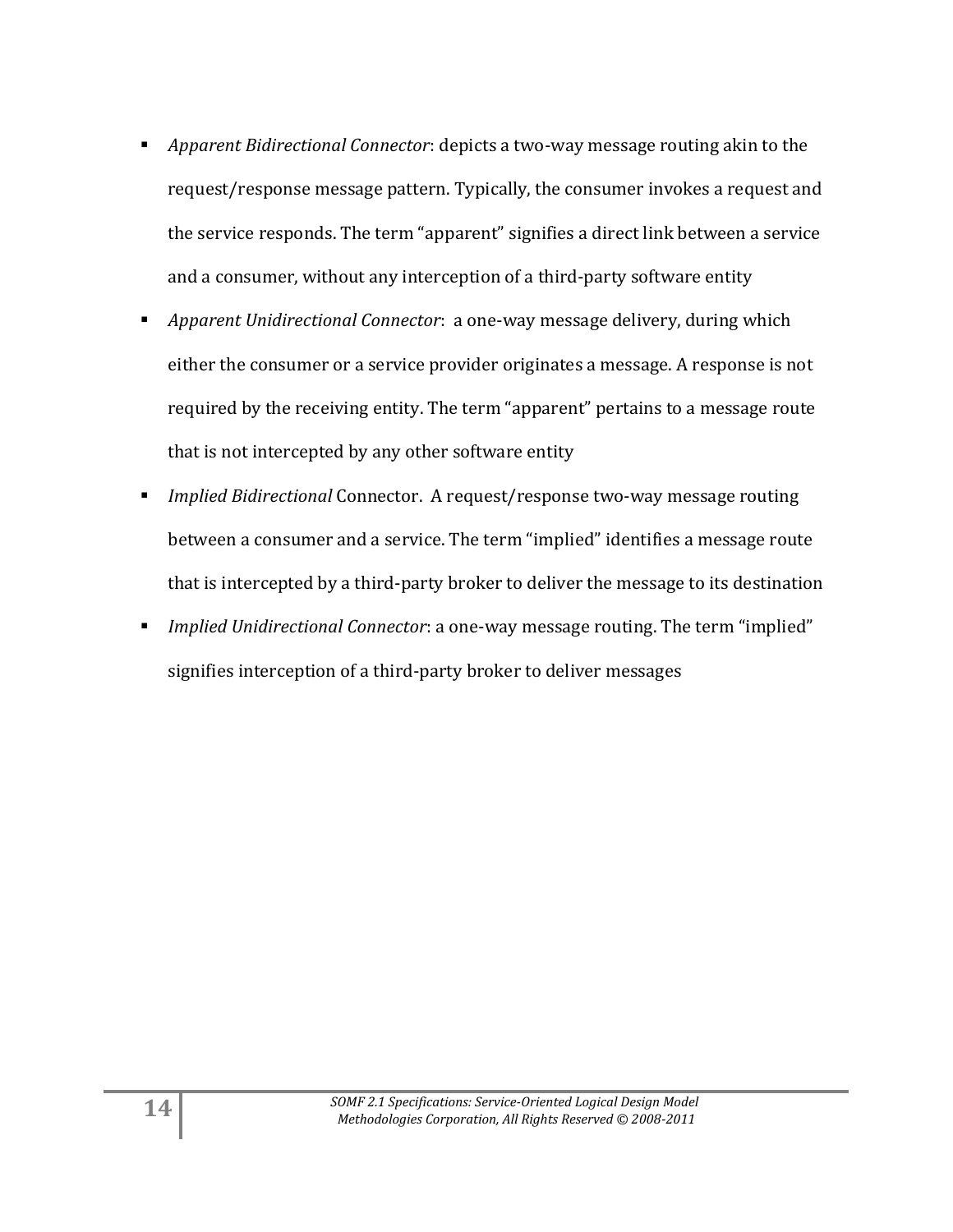## INTERMEDIARY SERVICE CAPABILITY TAGS

An intermediary service capability tag identifies the responsibility and functionality of a software entity, a broker service that is positioned between a consumer and a service to provide mediation activities. To identify what types of offerings an intermediary provides, use one or more tags illustrated in Figure 5.



FIGURE 5: INTERMEDIARY SERVICE CAPABILITY TAGS

- *T: Message Transformer.* Transforms message structure, data types, protocols, or security models
- *E: Content Enricher.* Augments message content
- *G: Gateway Enabler.* Positioned between two or more heterogeneous computing environments to alleviate interoperability challenges
- *M: Transaction Monitor.* Tracks transaction activities between consumers and service providers
- *L: Service Locator.* Identifies the proper service for message delivery
- *R: Message Router.* Manages routing of intercepted messages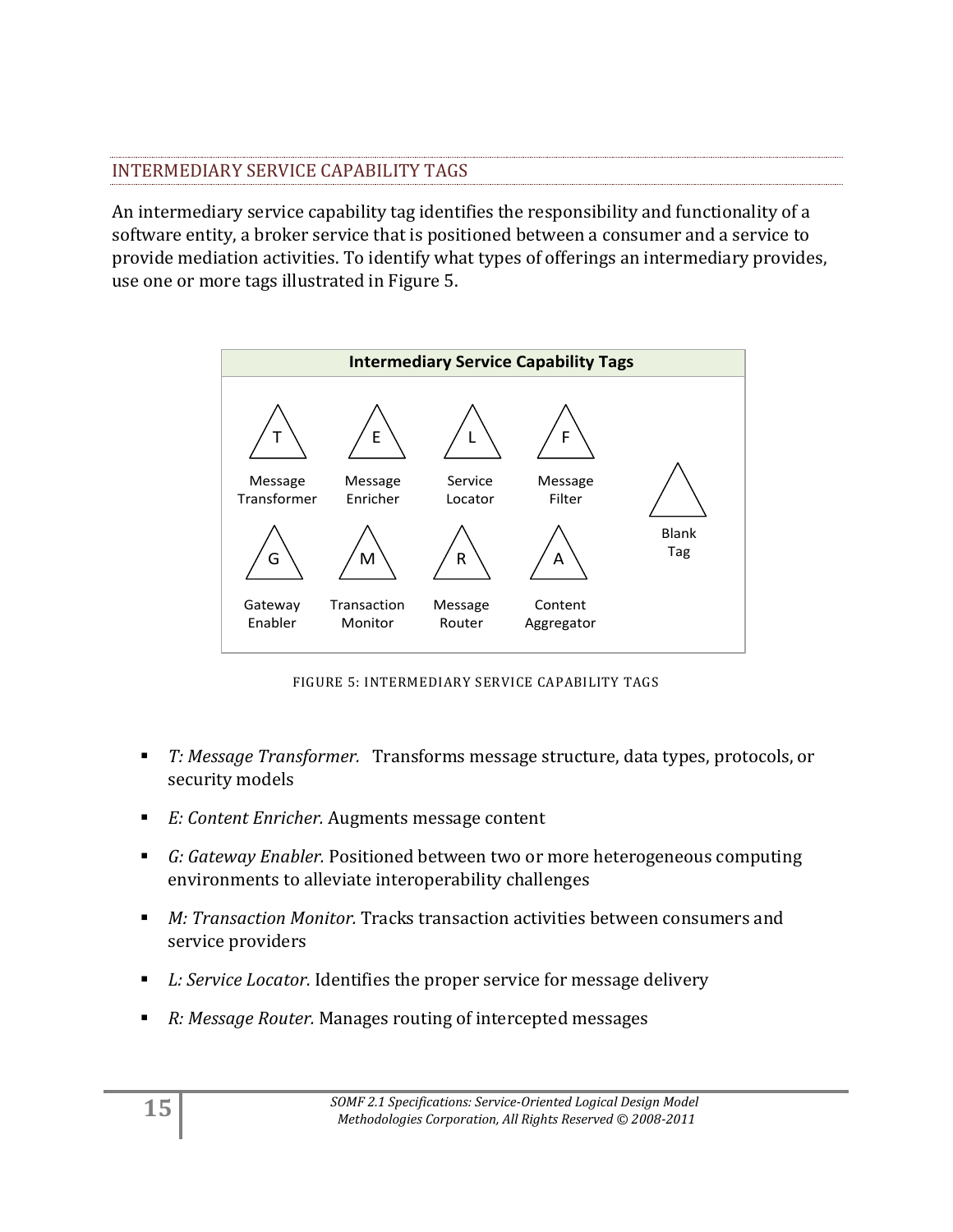- *F: Message Filter.* Blocks out unwanted irrelevant information during message exchange activities
- *A: Content Aggregator.* Collects data from third-party information providers and repositories on behalf of a consumer
- **Blank Tag.** An opportunity to define a responsibility that is not included in this list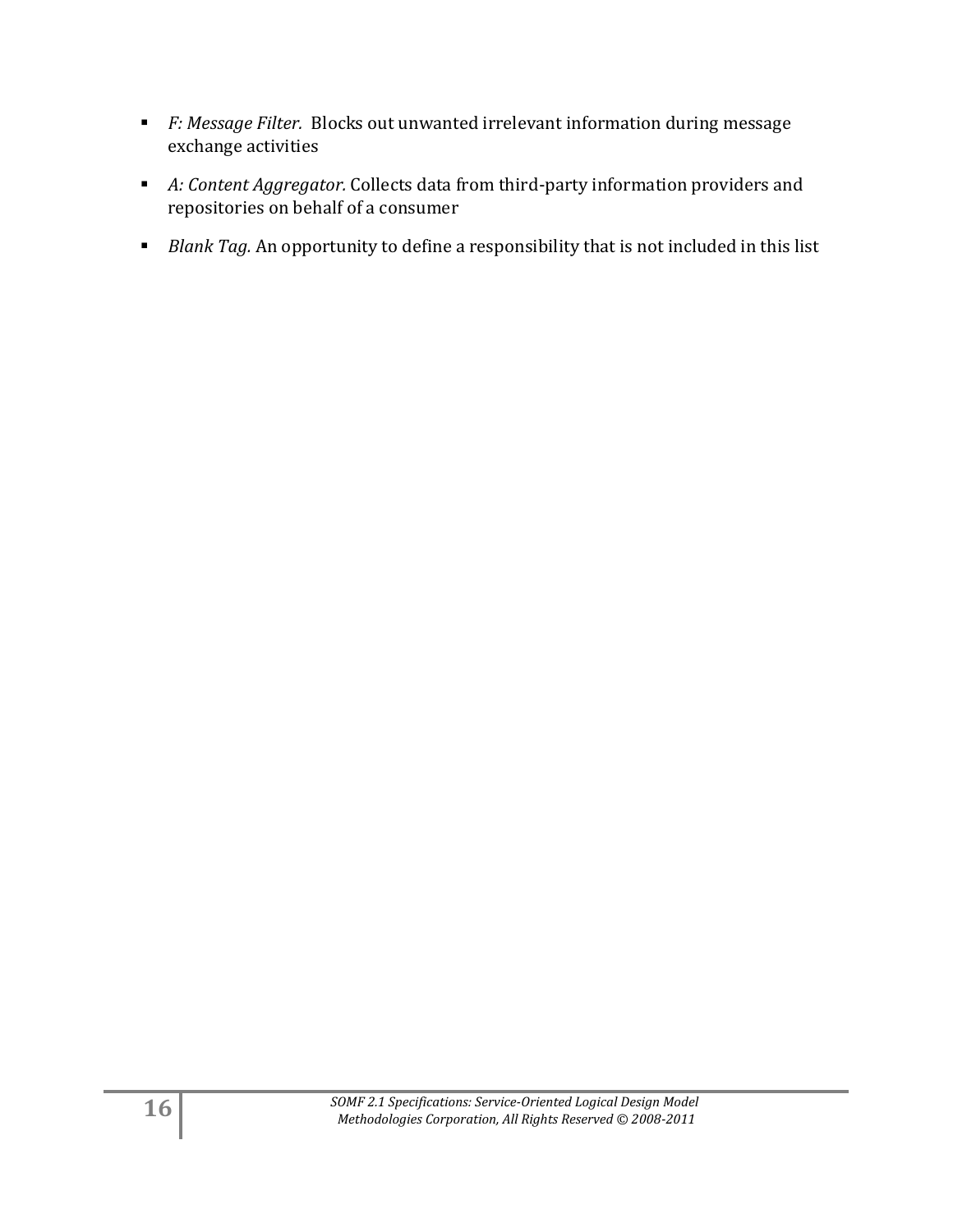## <span id="page-16-0"></span>**LOGICAL DESIGN COMPOSITION NOTATION**

The logical design composition notation is devised to help practitioners illustrate a service ecosystem in which services and corresponding consumers exchange messages in a stylized fashion. The term "stylized" pertains to the arrangement of services in a required deployment and packaging configuration, which conforms to one or more design composition styles:

- *1. Circular Style.* A depiction of a relationship pattern that is comprised of related services and consumers, arranged in a circular formation. The first member is linked to the last member of the chain
- *2. Hierarchical Style.* A hierarchical association formation in which parent services are linked to child services or consumers
- *3. Star Style.* Related service consumers and providers arranged in a star pattern, in which the dominant entity is positioned in the center of the star and its subordinate services or consumers occupy the star arms
- *4. Network Style.* A many-to-many association pattern that links two or more service providers and consumers
- *5. Bus Style.* Related consumers and service providers linked by a mediation entity that offers message queue, asynchronous, and synchronous services
- 6. *Combined Style.* Combination of two or more styles mentioned previously in the list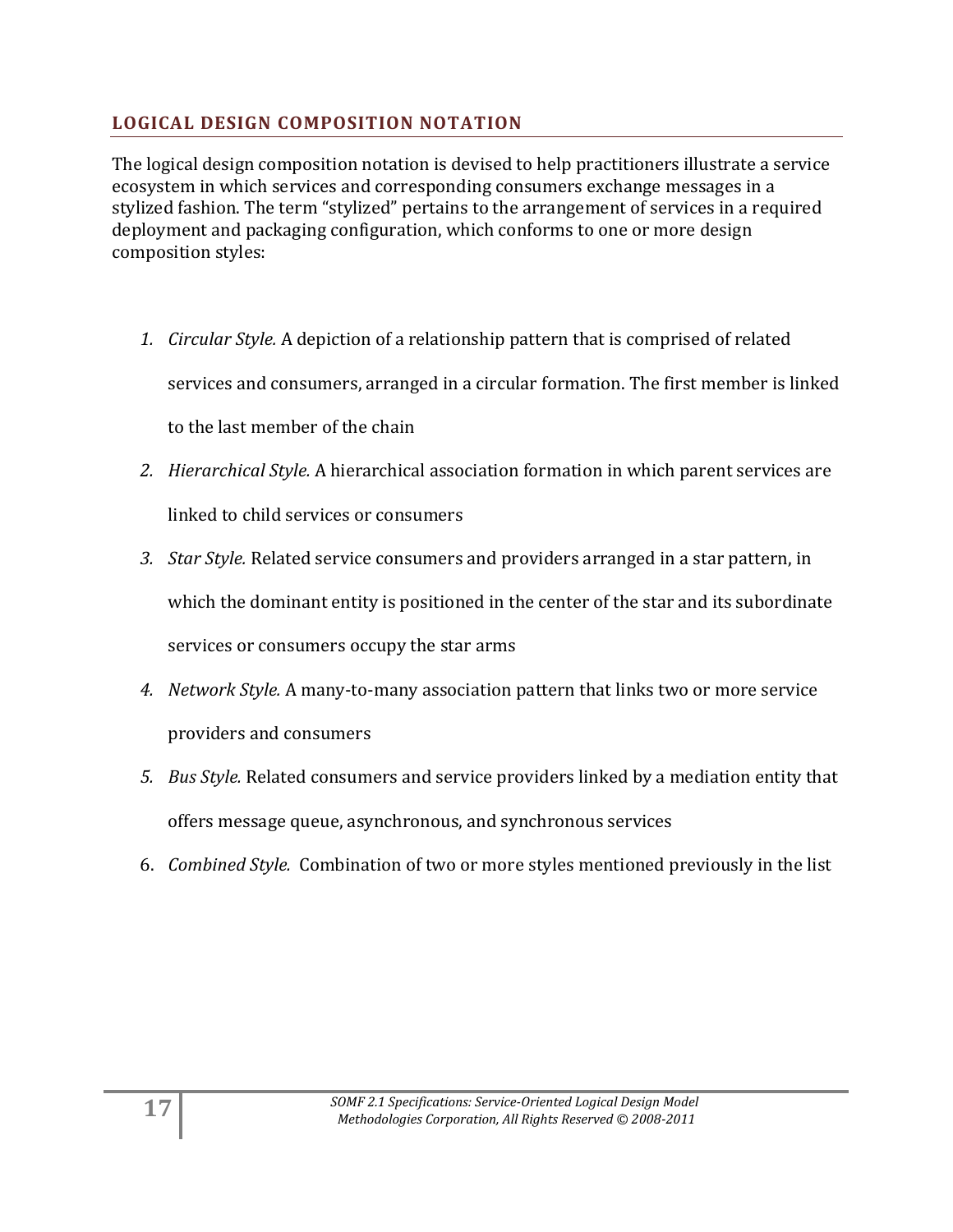## LOGICAL DESIGN COMPOSITION BEAMS

To enable the employment of the design composition styles discussed in the previous section, the design composition beams illustrated in Figure 6 should be used to form patterns of deployment and configuration of services and consumers in a logical design composition diagram. This diagram should obviously guide practitioners in configuring a production environment.

Note the depicted five apparent beam styles: Network, Star, Hierarchical, Circular, and Bus. Each of these patterns also indicates the message exchange direction between consumers and affiliated service providers.



#### FIGURE 6: LOGICAL DESIGN COMPOSITION BEAMS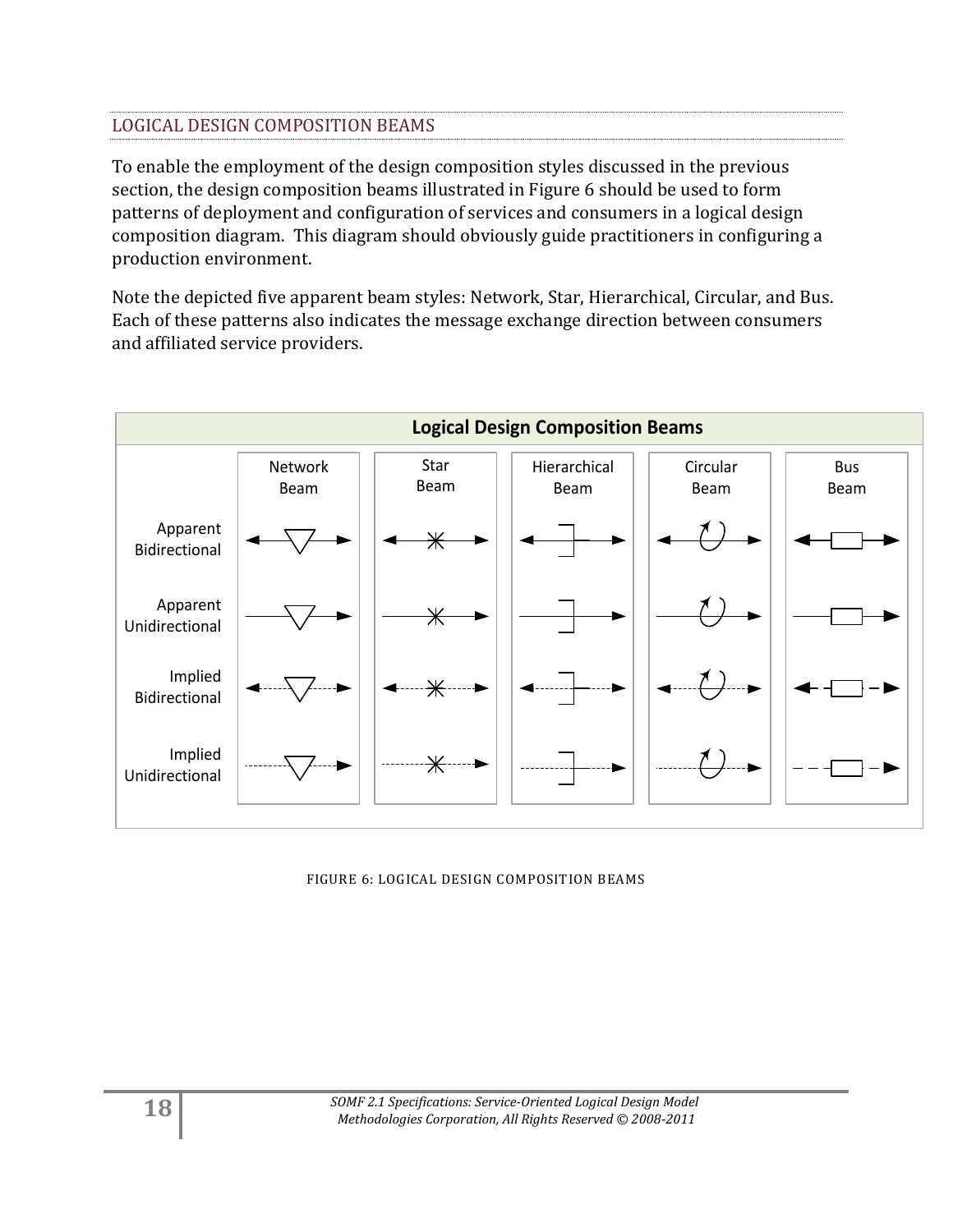- *1. Apparent Bidirectional:* a two-way message exchange (request/response) pattern established between a service and related consumer with no intercepting broker between the two
- *2. Apparent Unidirectional:* a one-way message routing pattern between a service and related consumer with no intercepting broker between the two
- *3. Implied Bidirectional:* a two-way message exchange (request/response) pattern established between a service and related consumer with an intercepting broker between the two
- *4. Implied Unidirectional:* a one-way message exchange pattern, established between a service and related consumer with an intercepting broker between the two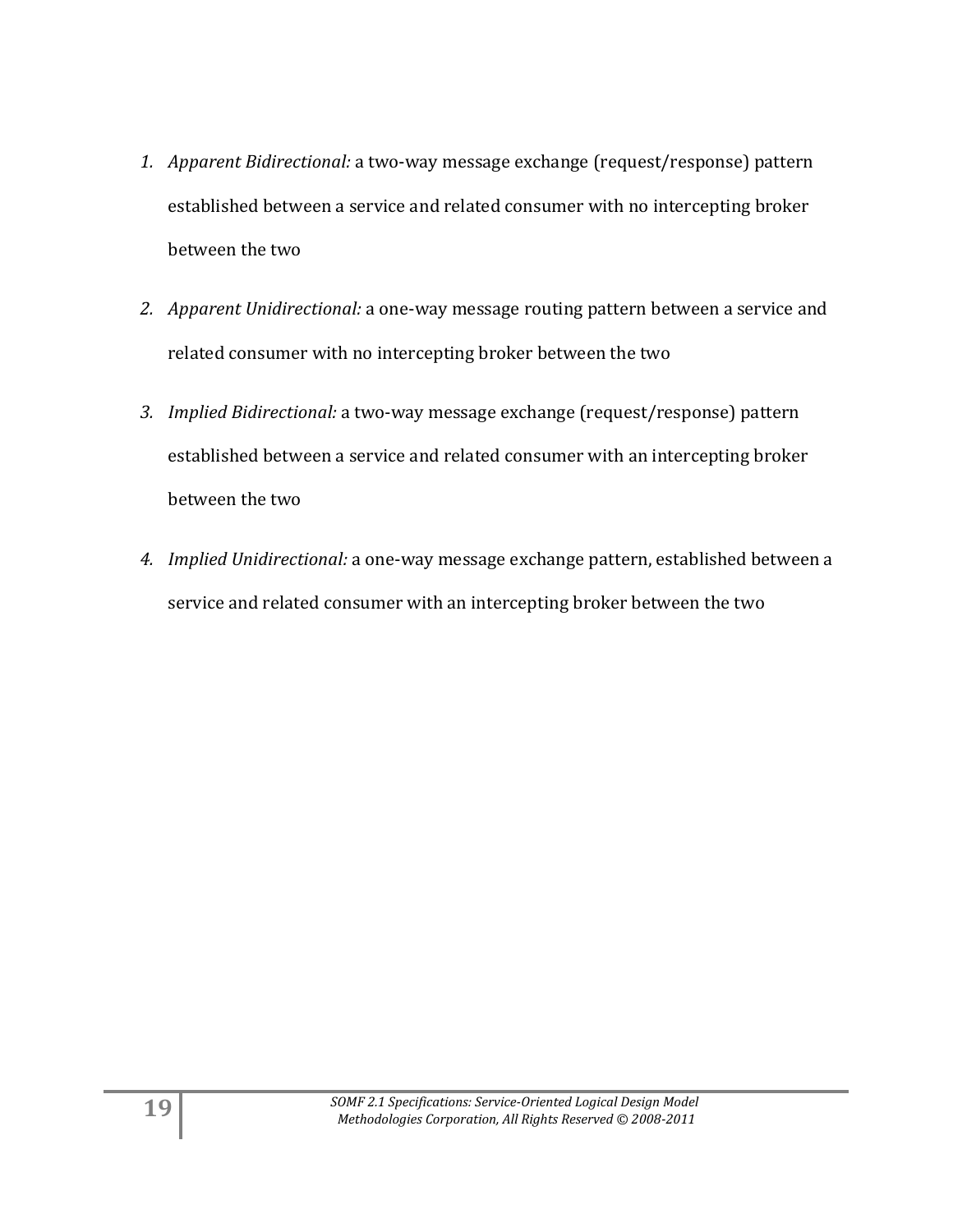## <span id="page-19-0"></span>**SERVICE TRANSACTION ACTIVITIES NOTATION**

A transaction scheme defines a model for service behavior, collaboration, and interaction between consumers and service providers. Therefore, use the Transaction Activities diagram to describe how services and consumers communicate with each other, what type of data is exchanged, and what interfaces the service exposes to the subscribed consumers. In addition, a Transaction Activities diagram also identifies internal and external message exchange activities. The former depicts the message exchange activities that take place within a composite, cluster, or cloud formation. The later illustrates transactions that take place between autonomous design assets.

## TRANSACTION ACTIVITIES DIAGRAM COMPONENTS

A transaction diagram is comprised of four distinct sections as illustrated in Figure 7:

- *1. Service and Consumer Section.* Identifies the participating services and consumers in a transaction
- *2. Session Section.* A unit of time during which single or multiple transactions are executed to complete one or more business processes or technical functionalities
- *3. Transaction Section.* Identifies related activities that perform message exchanges between consumers and service providers
- *4. Activity Section.* Contains activities that are executed synchronously or asynchronously, and orchestrated or choreographed; and offers compensation actions in case of message exchange failure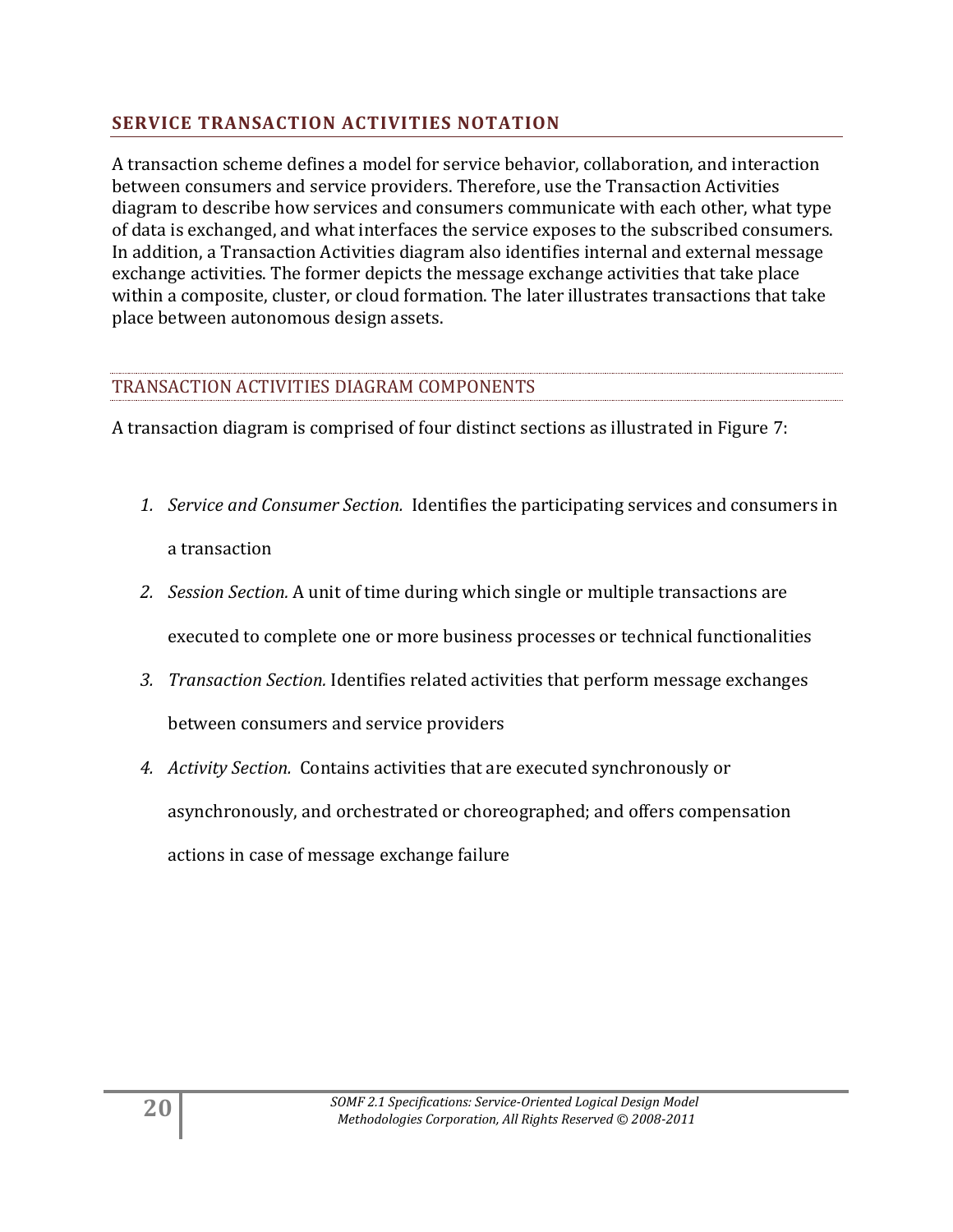

FIGURE 7: TRANSACTION DIAGRAM COMPONENTS

## SUB-PANELS AND SUB-SECTIONS

As is apparent in Figure 7, the Service and Consumer Section and the Activity Section contain sub-panels and sub-sections as described below:

- Service and Consumer Section includes:
	- I. Aggregator Entity Panel that contains the aggregating design asset, such as composite service, service cluster, or cloud
	- II. Service and Consumer Panel that contains design assets that participate in a transaction
- Activity Section includes:
	- i. Activity Management Sub-Section that is used to identify one of possible two activity states: ORC (orchestrated) or CHO (choreographed)
	- ii. Concurrency Flag Sub-Section that is used to indicate one of possible two activity synchronization states: Synchronous (white color) or Asynchronous (grayed)
	- iii. Atomicity Sub-Section that is used to identify an alternate activity if one fails. The sequence of alternate activities is marked by numbers: 1/3 (first attempt of three) or 2/3 (second attempt of three), etc.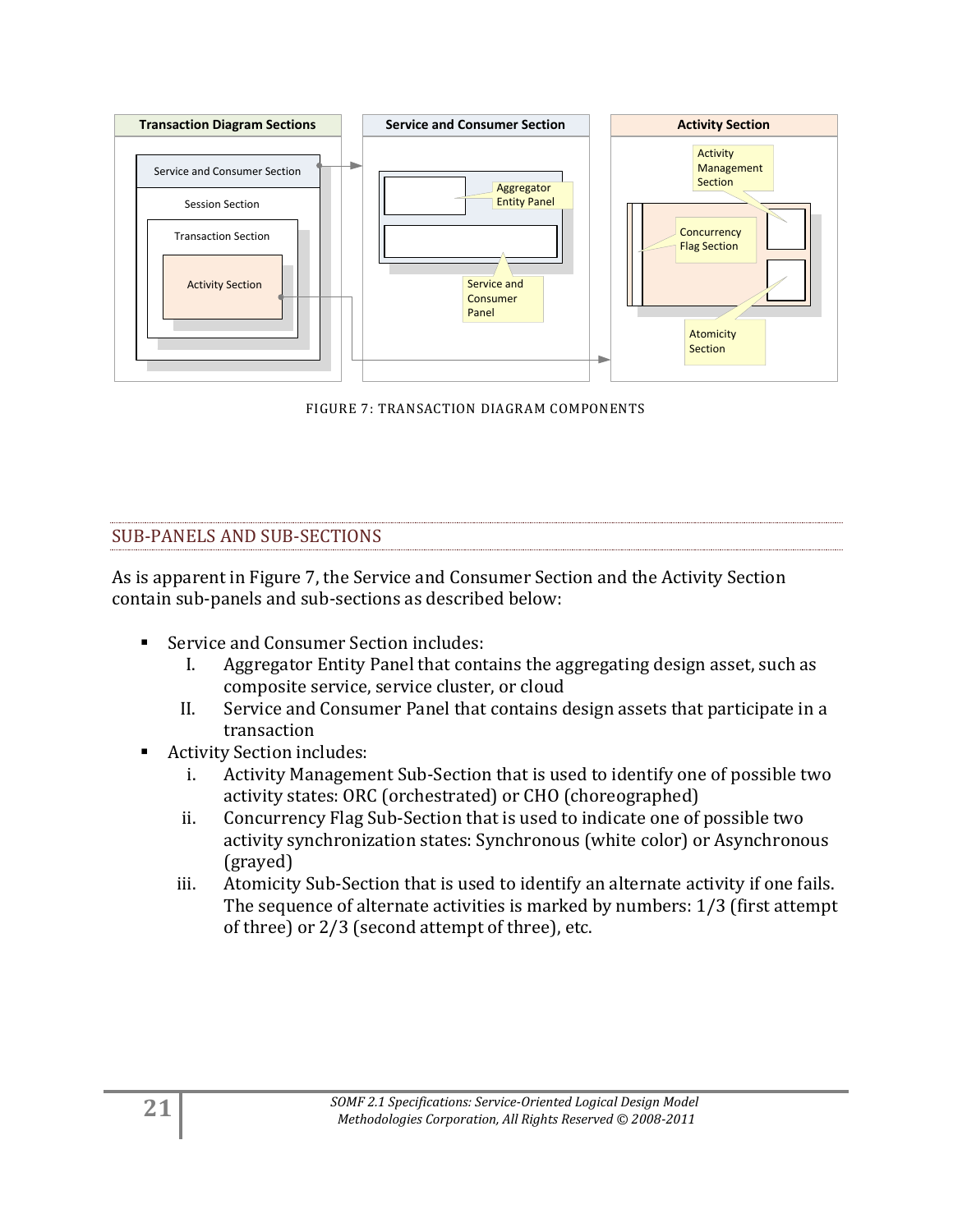## TRANSACTION TIMELINE

The duration of a transaction execution is crucial to the success of every business or technical process that is being managed. A transaction cannot last forever, and it must finish within a given time frame. Thus, coordinating and synchronizing activities between services providers and their corresponding consumers is the art of managing time constraints to avoid time-out conditions in production environments. To be able to manage the time lapse for the activities depicted in a Transaction Activities diagram, each entity that is illustrated in the service and consumer section must be represented by a transaction timeline (apparent as a trailing dotted line). Figure 8 illustrates this idea. Services with their corresponding timelines vertically cross planned activities in Activity Section 1. However, since Activity Section 2 is marked as asynchronous (grayed Concurrency Flag), the timeline mark does not cross the activity section.



FIGURE 8: TRANSACTION TIMELINE EXAMPLE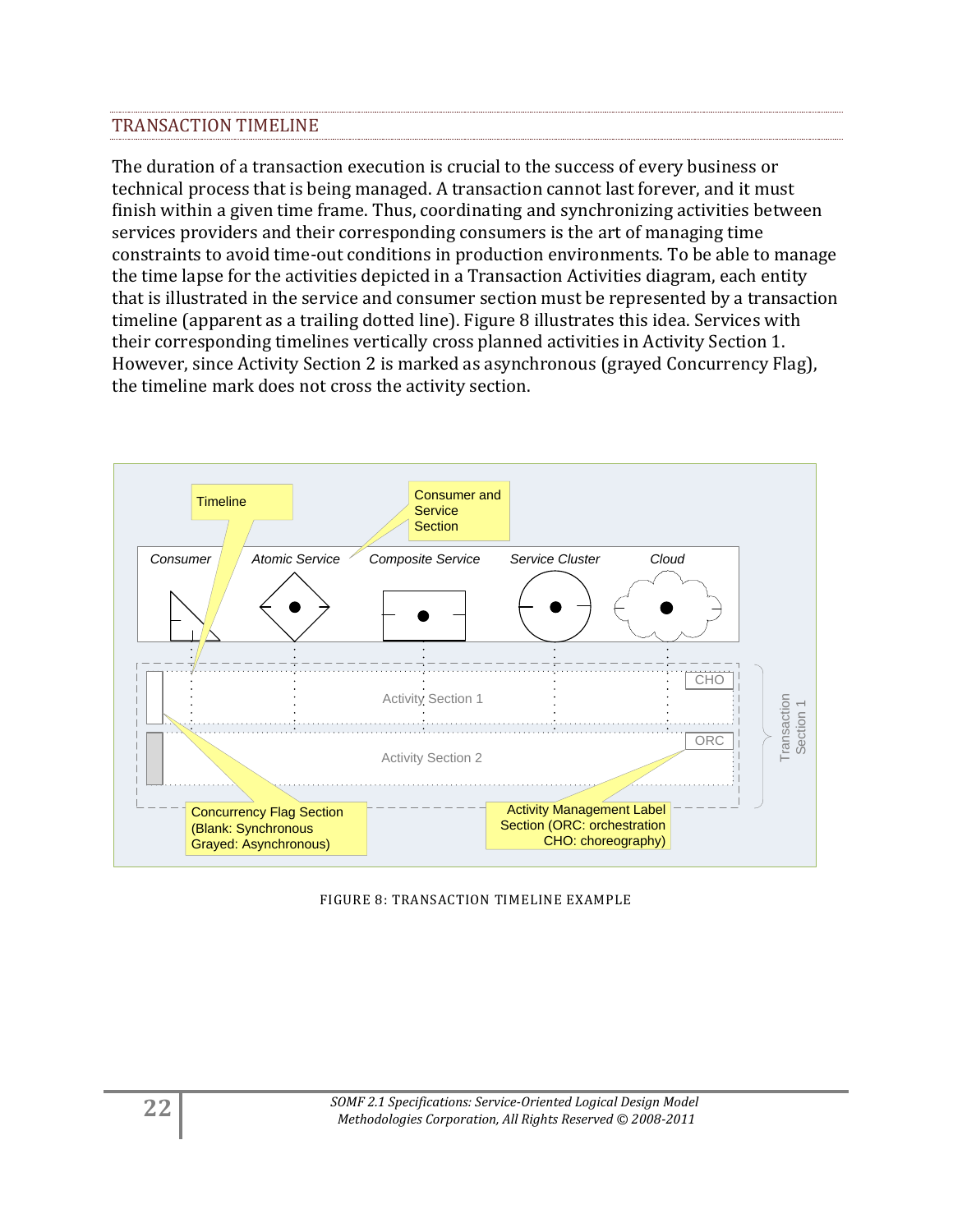## ACTIVITY CONNECTORS

A Transaction Activities diagram uses activity connectors to describe interaction between the involved design assets. Each connector identifies a single activity. These linking symbols, illustrated in Figure 9, depict a message exchange path that originates at the source service or consumer, continues through an intermediary entity, and ends at a destination entity. These activities take place in the Activity Section of a Transaction Activities diagram.



FIGURE 9: ACTIVITY CONNECTORS

- *Originating Activity Connector.* Indicates a message delivery starting point that is originated by the source consumer or service provider
- *Intermediary Activity Connector.* Depicts an intermediary activity that takes place between an originating activity and the final activity in the message delivery chain
- *End of Activity Connector.* Identifies the end point activity of a message exchange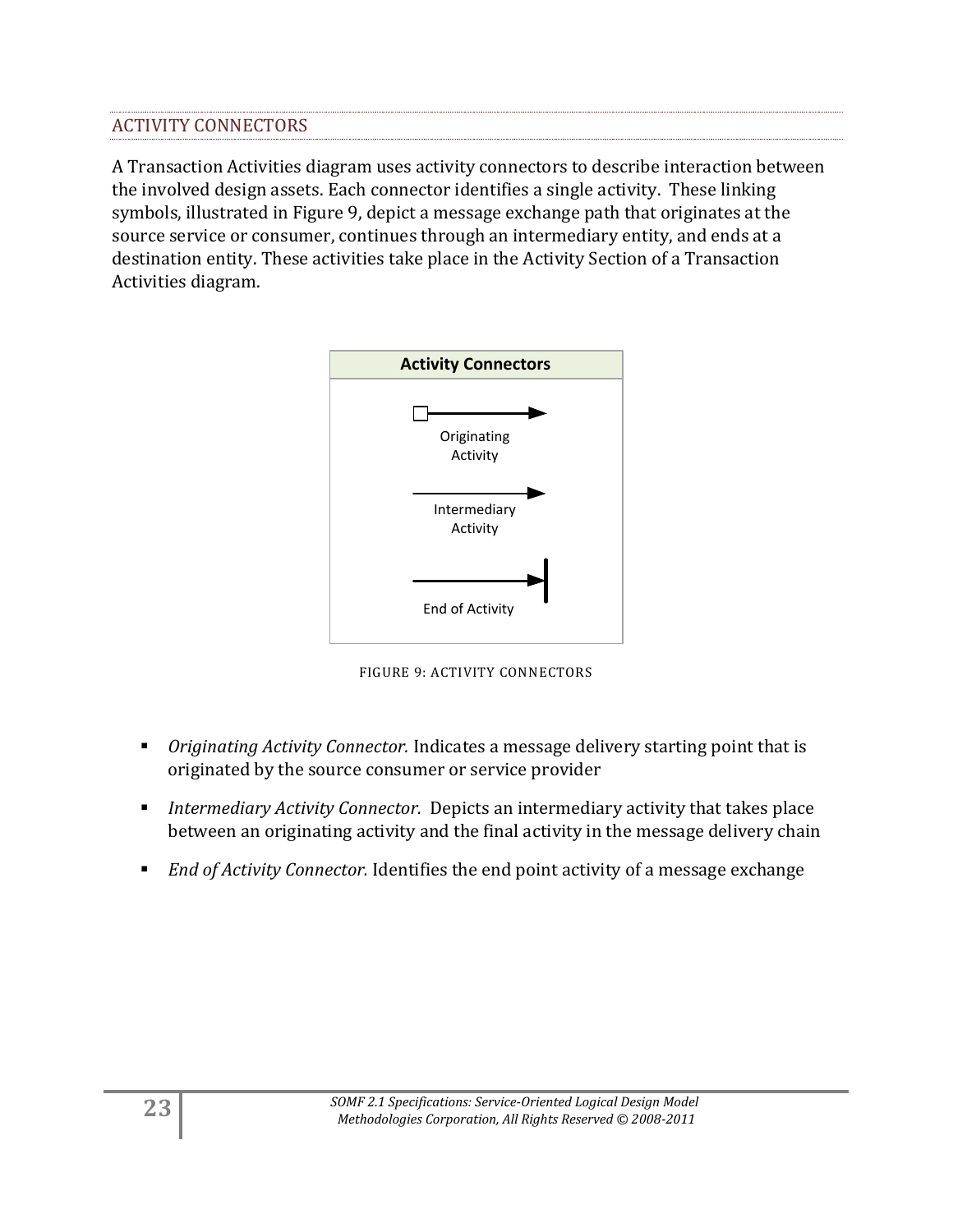The use of activity connectors in an activity section is demonstrated in Figure 10. Note that an incremental number can sequence each activity presented by a connector.



FIGURE 10: ACTIVITY CONNECTORS USAGE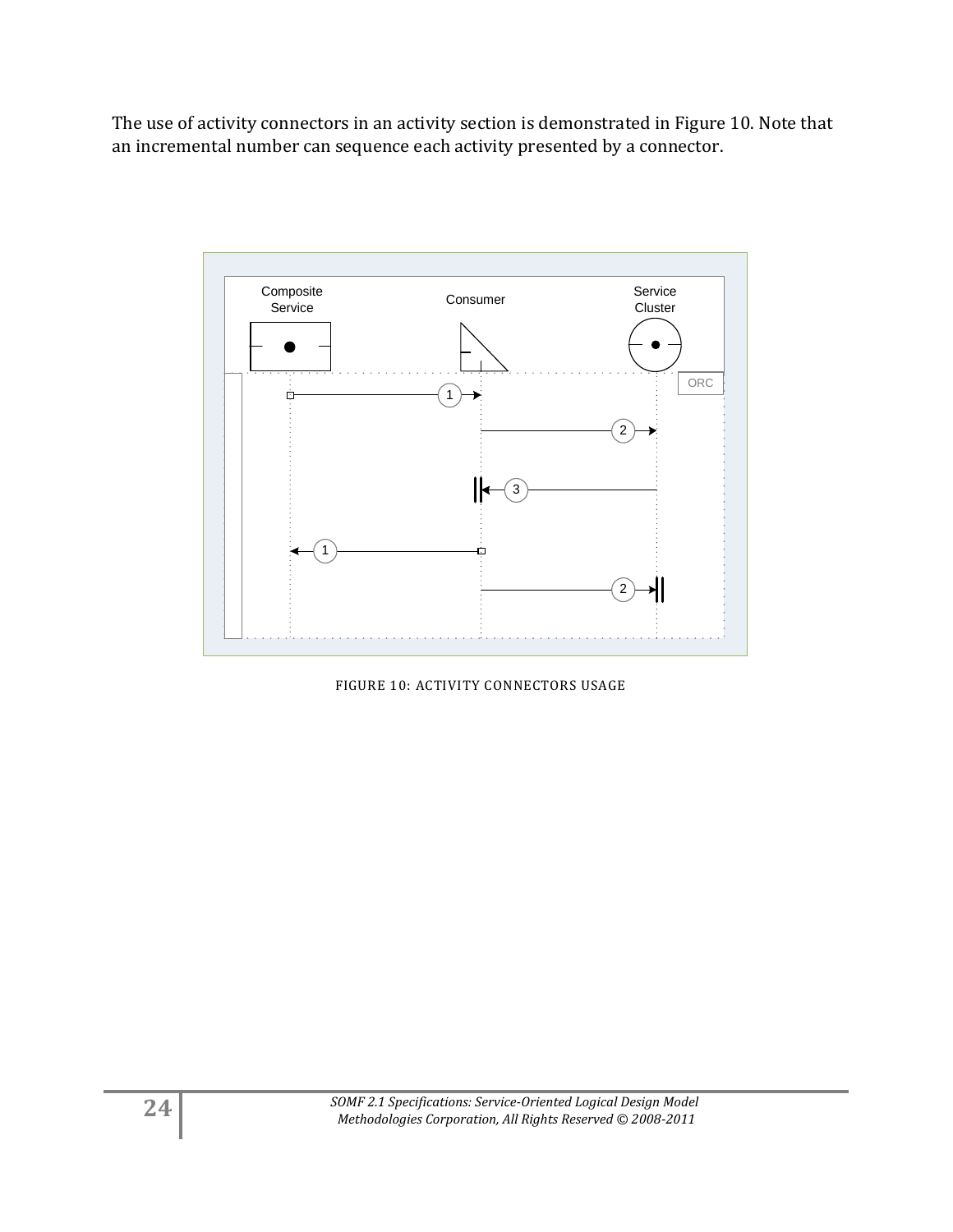## MESSAGE CALL FORMAT

Each activity connector specified previously in the Activity Connectors Section should be accompanied by a message call, as depicted in Figure 11. As apparent, a message call is positioned above each activity connector. Moreover, an Activity Section may contain one or more message calls. To classify these calls, consider four major patterns of interactions that may be formed during a transaction between a service provider and a related consumer:

#### **Request/Response**

- 1. A consumer initiates a message request
- 2. A corresponding service provider responds

#### **One Way**

1. A consumer sends a message request to a service provider. A response is not expected by the service provider

#### **Notification**

1. A service provider sends a message to a service consumer. A response is not expected by the service consumer

#### **Solicitation**

- 1. A service provider sends a message to a consumer
- 2. A related consumer responds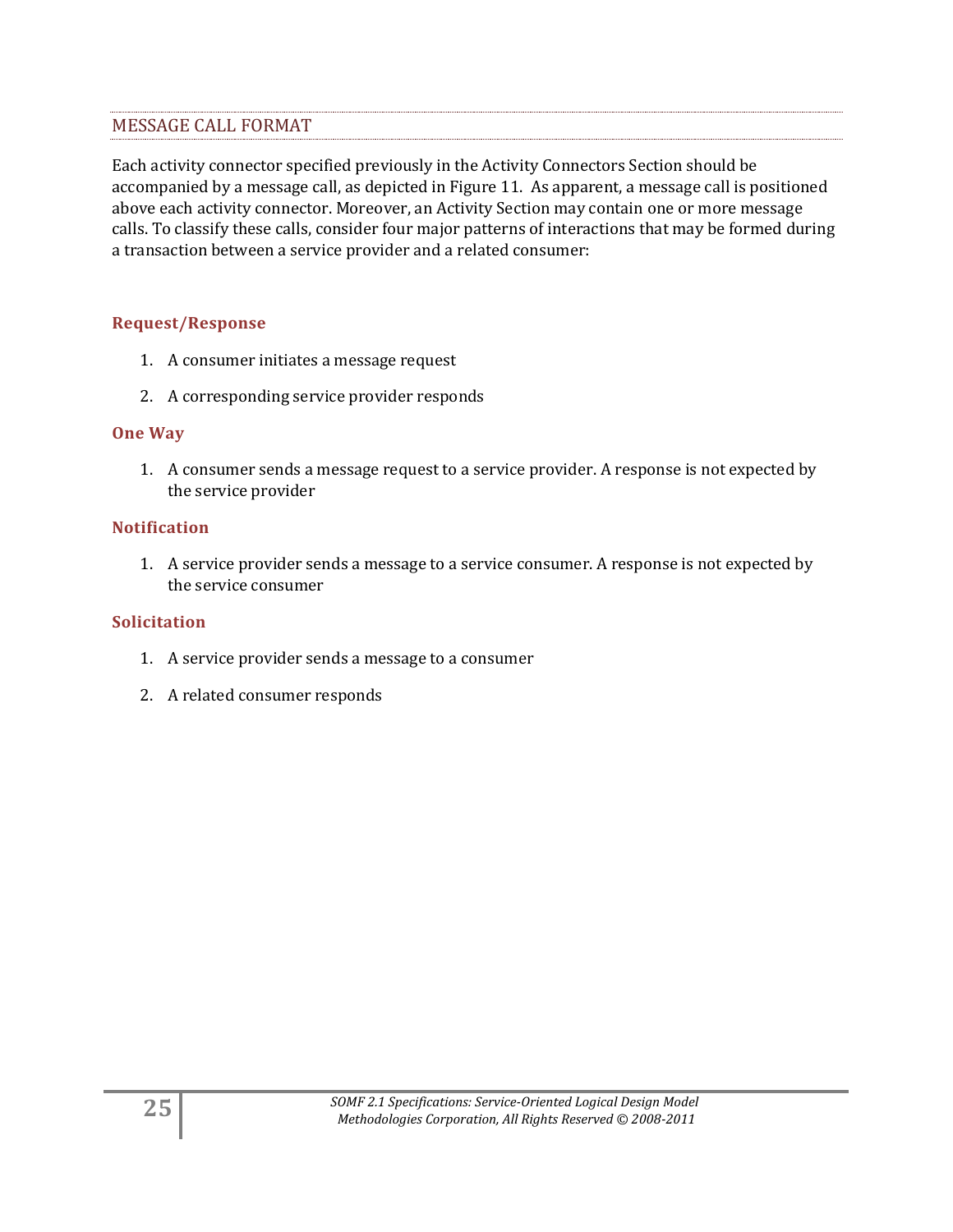

 FIGURE 11: INTERFACING WITH A SERVICE PROVIDER THROUGH MESSAGE REQUEST AND RESPONSE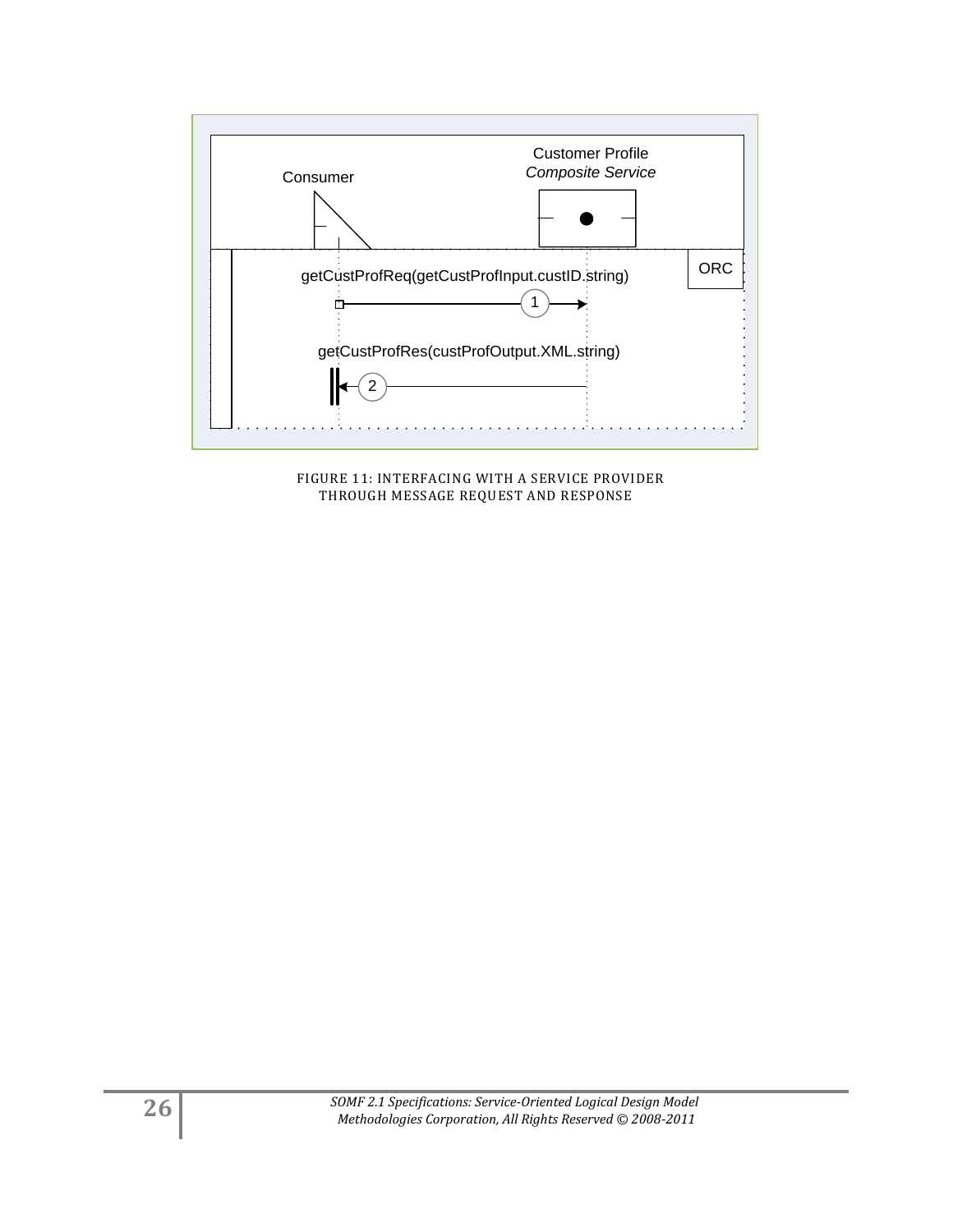#### **Message Call Format**

Five distinct components make up a message call, as illustrated in Figure 12:

- 1. *Interface Name*. An interface that a service provider exposes to consumers
- 2. *Message Type*. There are six message types that can be used in a message call: "Req" (request), "Res" (response), "Oneway" (one-way), "Note" (notification), "Solreq" (solicitation request), "Solresp" (solicitation response)
- 3. *Message Direction*. There are only two directions of a message that concerns a service provider: Input or Output
- 4. *Content Type.* Name of the content passed to or sent from a service provider. For example: customer ID, address, XML content, delimited text, and more. There is not convention for a content type name
- 5. *Date Type*. The type of data is passed to or sent from a service provider. For example: string, float, integer, etc. Any programming language data type declarations can be used to satisfy the name of the data type convention



FIGURE 12: MESSAGE CALL FORMAT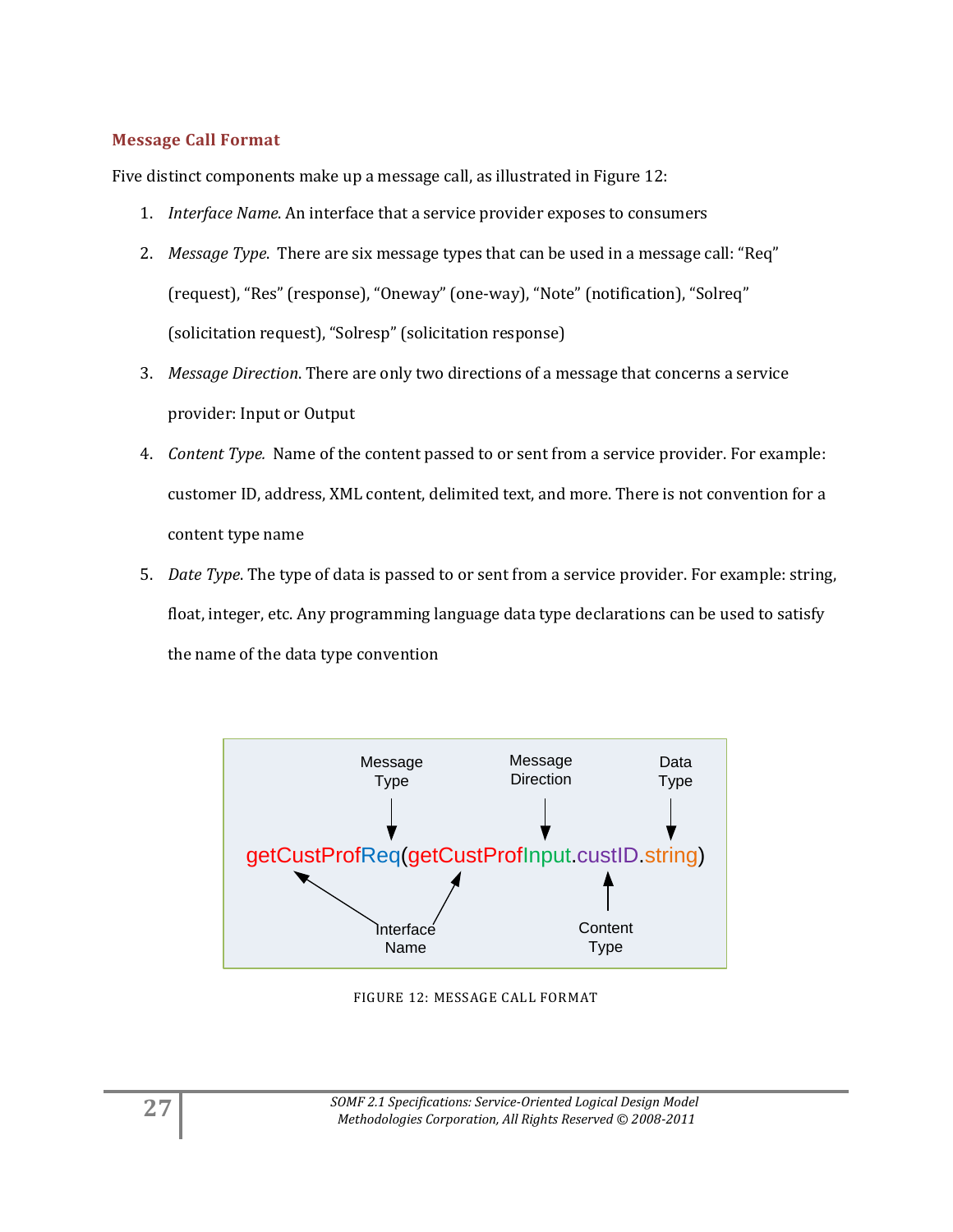<span id="page-27-0"></span>**EXAMPLES SECTION**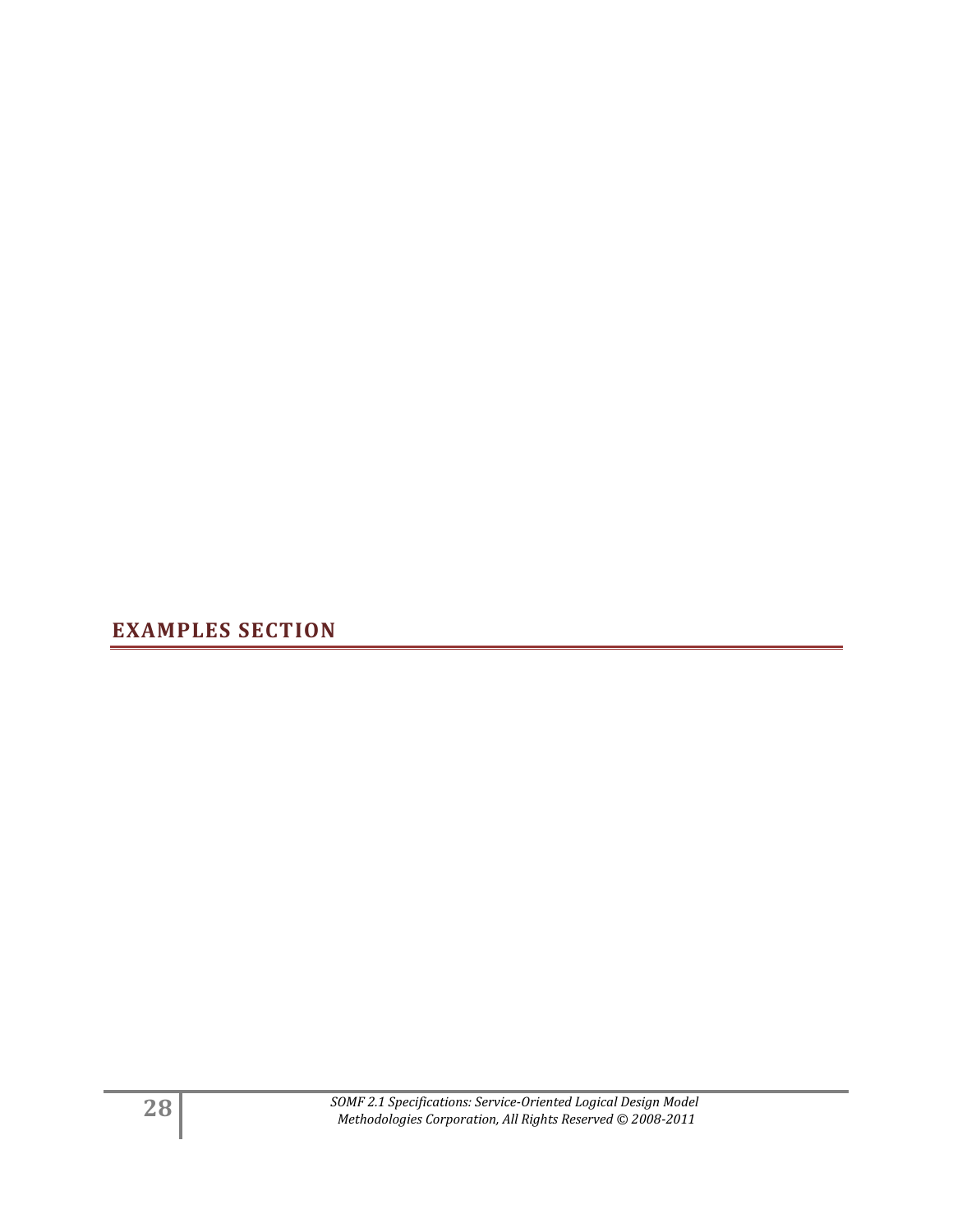## <span id="page-28-0"></span>**LOGICAL DESIGN RELATIONSHIP DIAGRAM**

The establishment of message paths in the Logical Design Relationship diagram signifies a business or technical relationship between consumers and service providers. Moreover, linking design assets, such as atomic service, composite service, service cluster, or cloud of services with the connectors, specified previously in the Message Path Connectors Section, can foster a number of significant logical design aspects:

- **IDENTIFICATE:** Identification of concrete contracts between consumers and service providers
- Founding of tangible message delivery routes
- Ascertaining intermediary services to support mediation responsibilities
- Planning service visibility, isolation, and synchronization aspects

### LOGICAL DESIGN RELATIONSHIP DIAGRAM COMPONENTS (FIGURE 13)

- a. Service/Consumer: Download Documents Composite Service, Business News Consumer
- b. Connector: Apparent Bidirectional



FIGURE 13: LOGICAL DESIGN RELATIONSHIP DIAGRAM USING APPARENT BIDIRECTIONAL SERVICE RELATIONSHIP CONNECTOR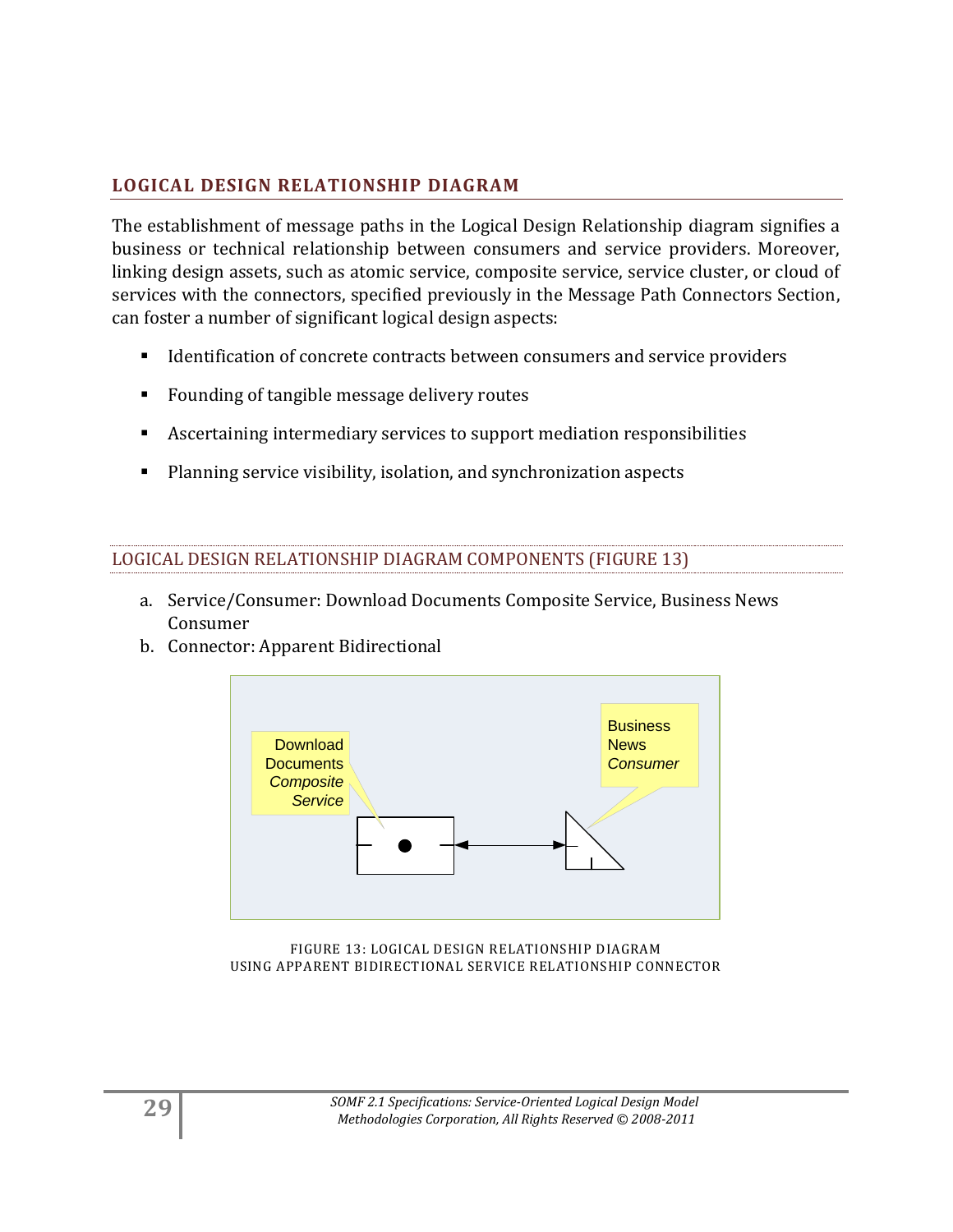## LOGICAL DESIGN RELATIONSHIP DIAGRAM COMPONENTS (FIGURE 14)

- a. Services: Customer Account Composite Service, Customer Profile Atomic Service, Name and Address Atomic Service, Account Balance Atomic Service
- b. Connectors: Apparent Unidirectional



FIGURE 14: SERVICE PUBLIC RELATIONSHIP USING APPARENT UNIDIRECTIONAL RELATIONSHIP CONNECTORS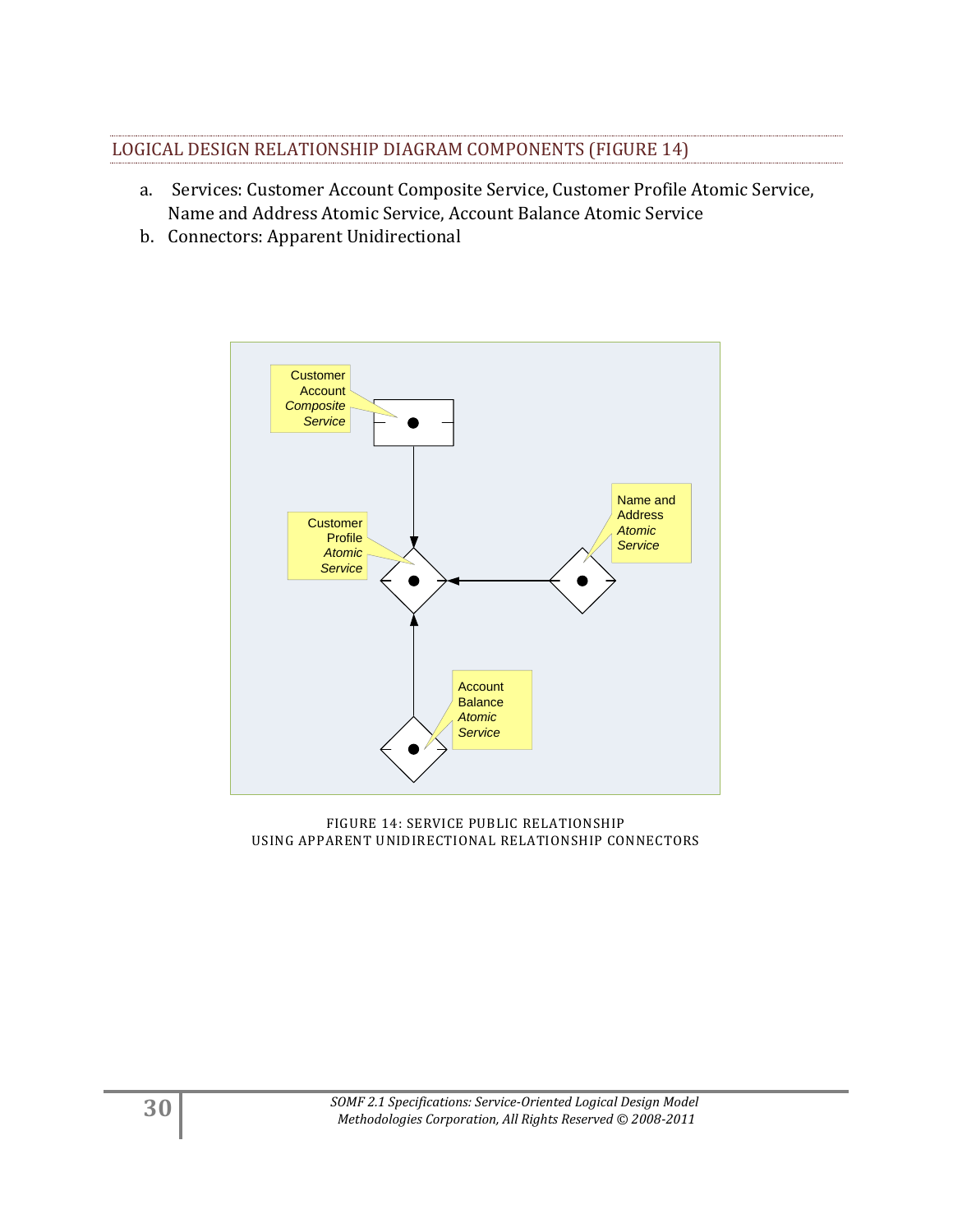- a. Service Containment Space: Mutual Funds Trading Service Cluster
- b. Services: CO-1, A-3, A-1, A-2, CO-2
- c. Connectors: Apparent Bidirectional, Apparent Unidirectional



FIGURE 15: INTERNAL DESIGN RELATIONSHIP USING APPARENT BIDIRECTIONAL AND UNIDIRECTIONAL CONNECTORS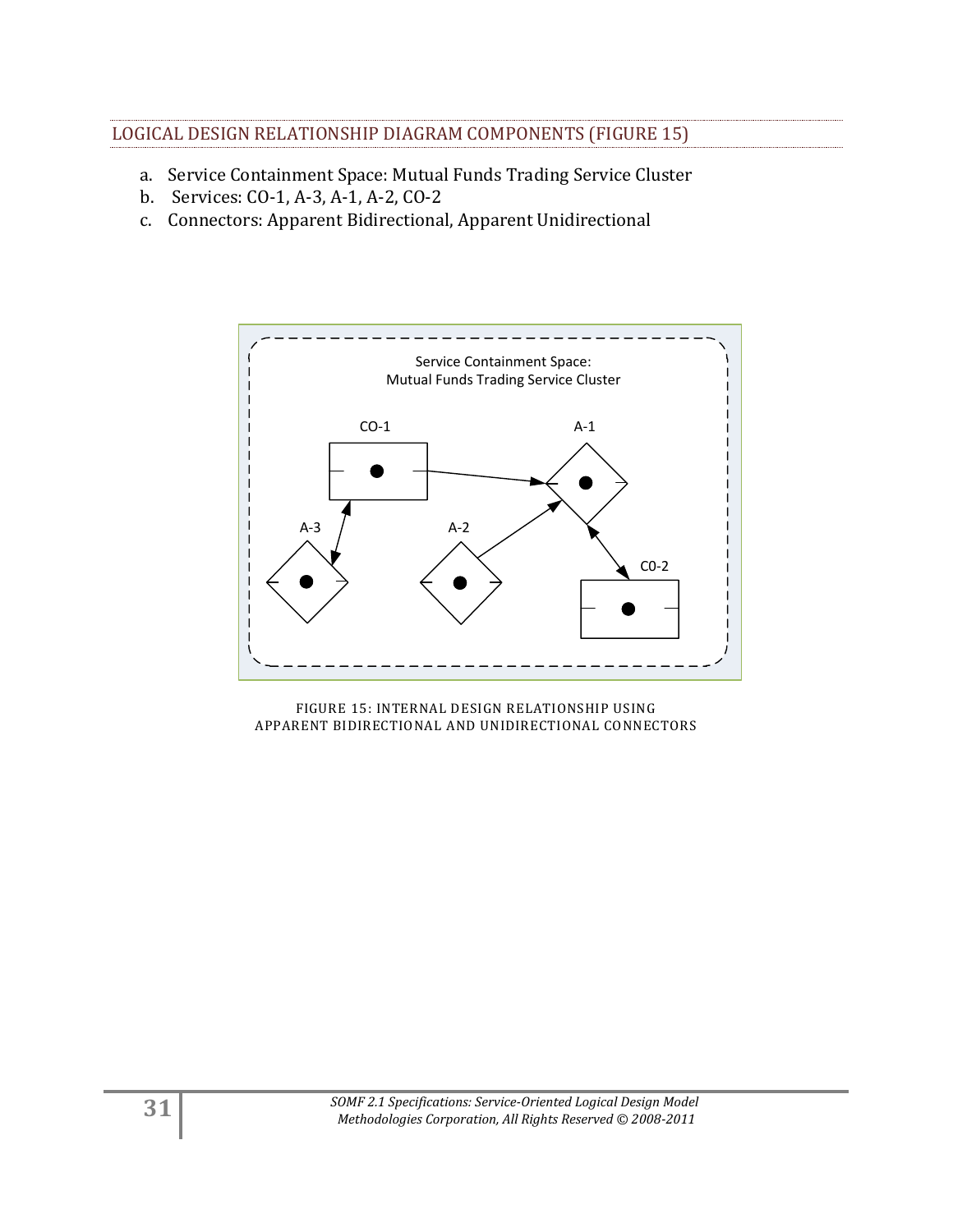## LOGICAL DESIGN RELATIONSHIP DIAGRAM COMPONENTS (FIGURE 16)

- a. Service Containment Space: Reporting Composite Service
- b. Contained services: Child Report Formatter Composite service, Mutual Funds Reports, Equity Trading Reports, Intraday Reports
- c. Connectors: Apparent Bidirectional
- d. Consumer: Banking Customer
- e. Banking Customer is linked to Reporting Composite Service by the Apparent Bidirectional Connector
- f. Banking Customer is linked to Intraday Reports Atomic Service by the Implied Bidirectional connector



FIGURE 16: SERVICE ISOLATION USING IMPLIED BIDIRECTIONAL CONNECTOR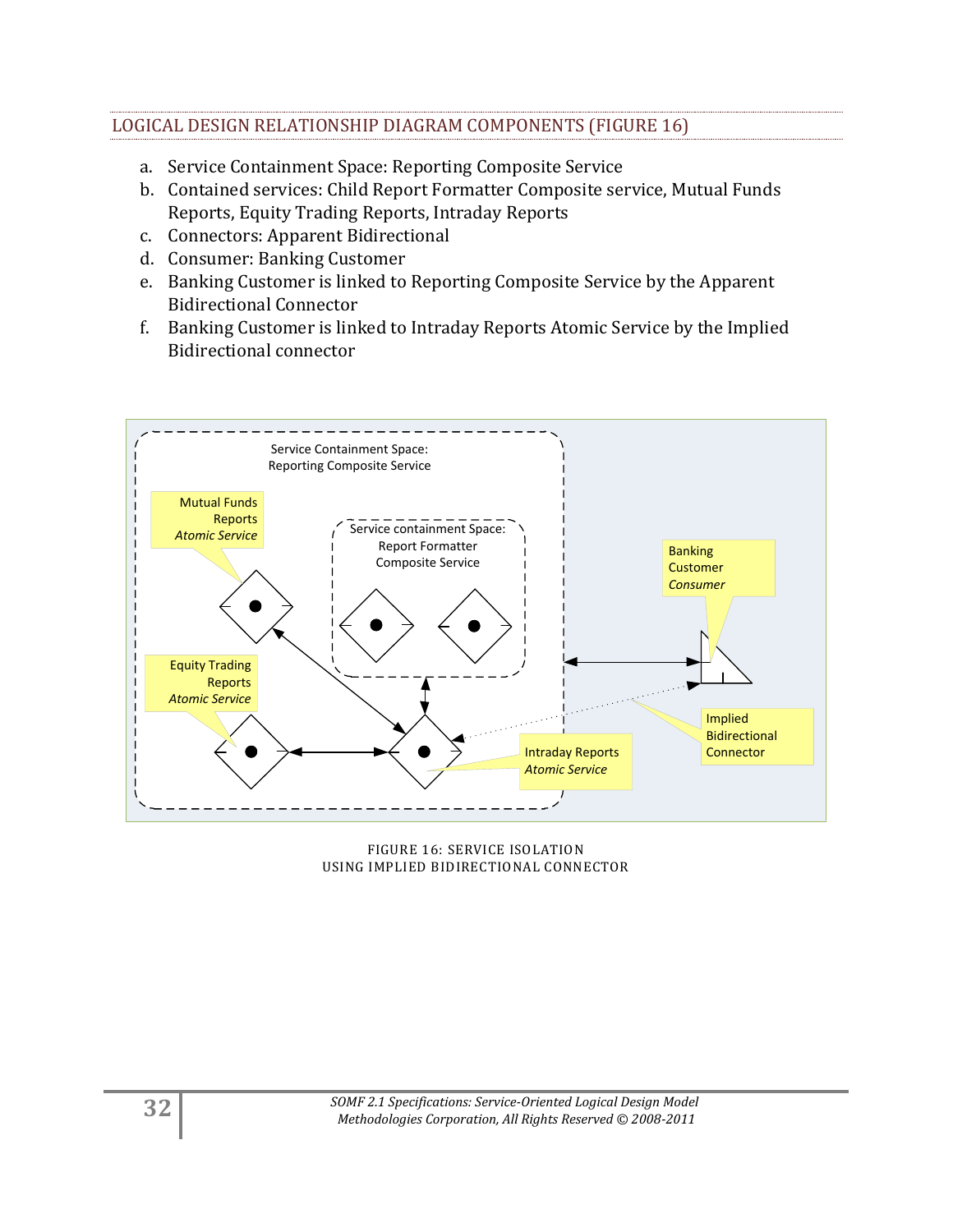## LOGICAL DESIGN RELATIONSHIP DIAGRAM COMPONENTS (FIGURE 17)

- a. Cloud: Marketing Services
- b. Services: Market Segmentation Atomic Service, Client Segmentation Atomic Service
- c. Connectors: Apparent Bidirectional



FIGURE 17: MANY-TO-MANY SERVICE RELATIONSHIPS WITH A PRIVATE CLOUD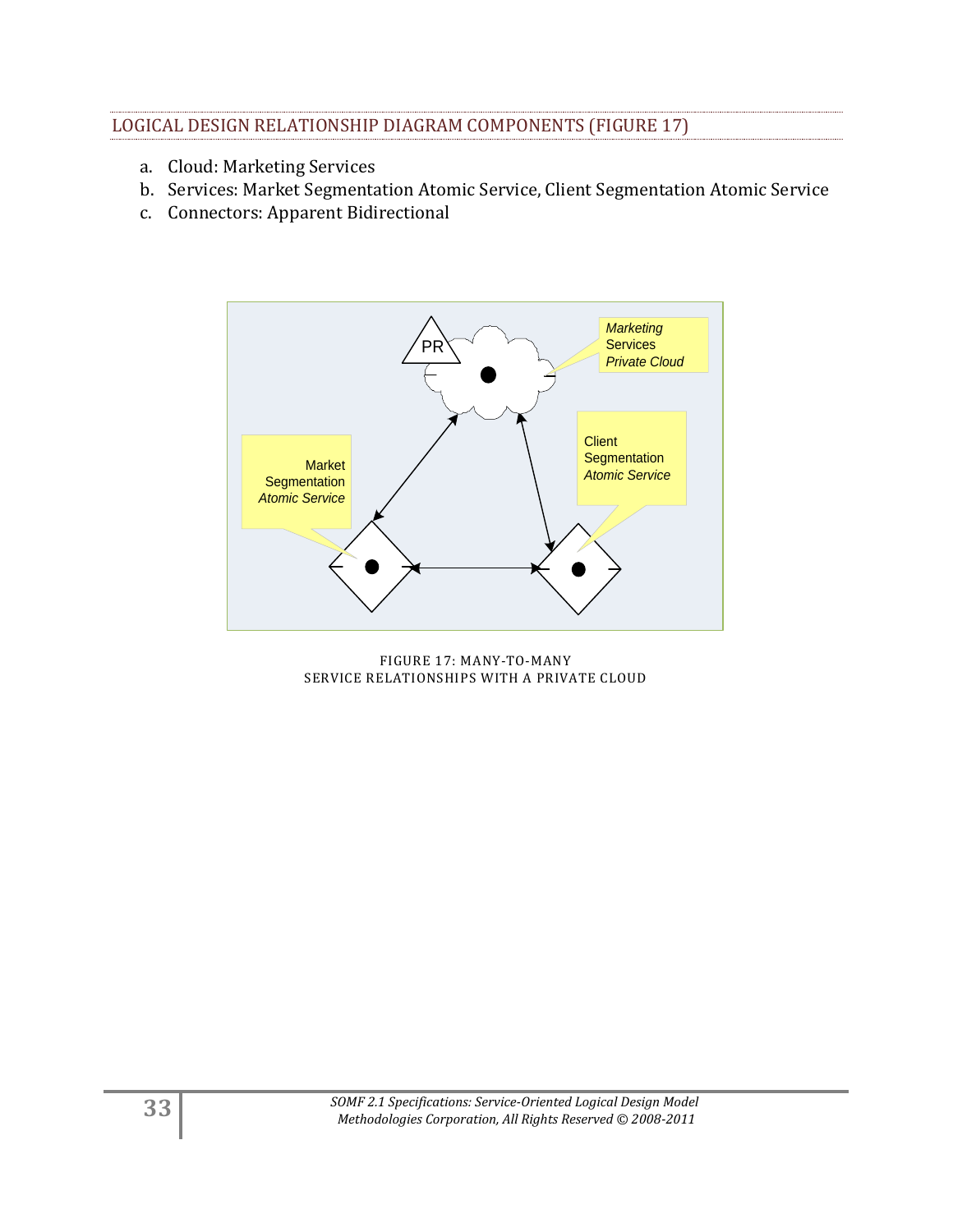## LOGICAL DESIGN RELATIONSHIP DIAGRAM COMPONENTS (FIGURE 18)

- a. Services: Investment Portfolio Atomic Service, Mutual Funds Service Cluster, Fixed-Income Atomic Service, Equities Composite Service
- b. Connectors: Apparent Bidirectional
- c. Message exchange sequence:
	- 1) Apparent Bidirectional between Investment Portfolio Atomic Service and Mutual Funds Service Cluster
	- 2) Apparent Bidirectional between Investment Portfolio Atomic Service and Fixed-Income Atomic Service
	- 3) Apparent Bidirectional between Investment Portfolio Atomic Service and Equities Composite Service



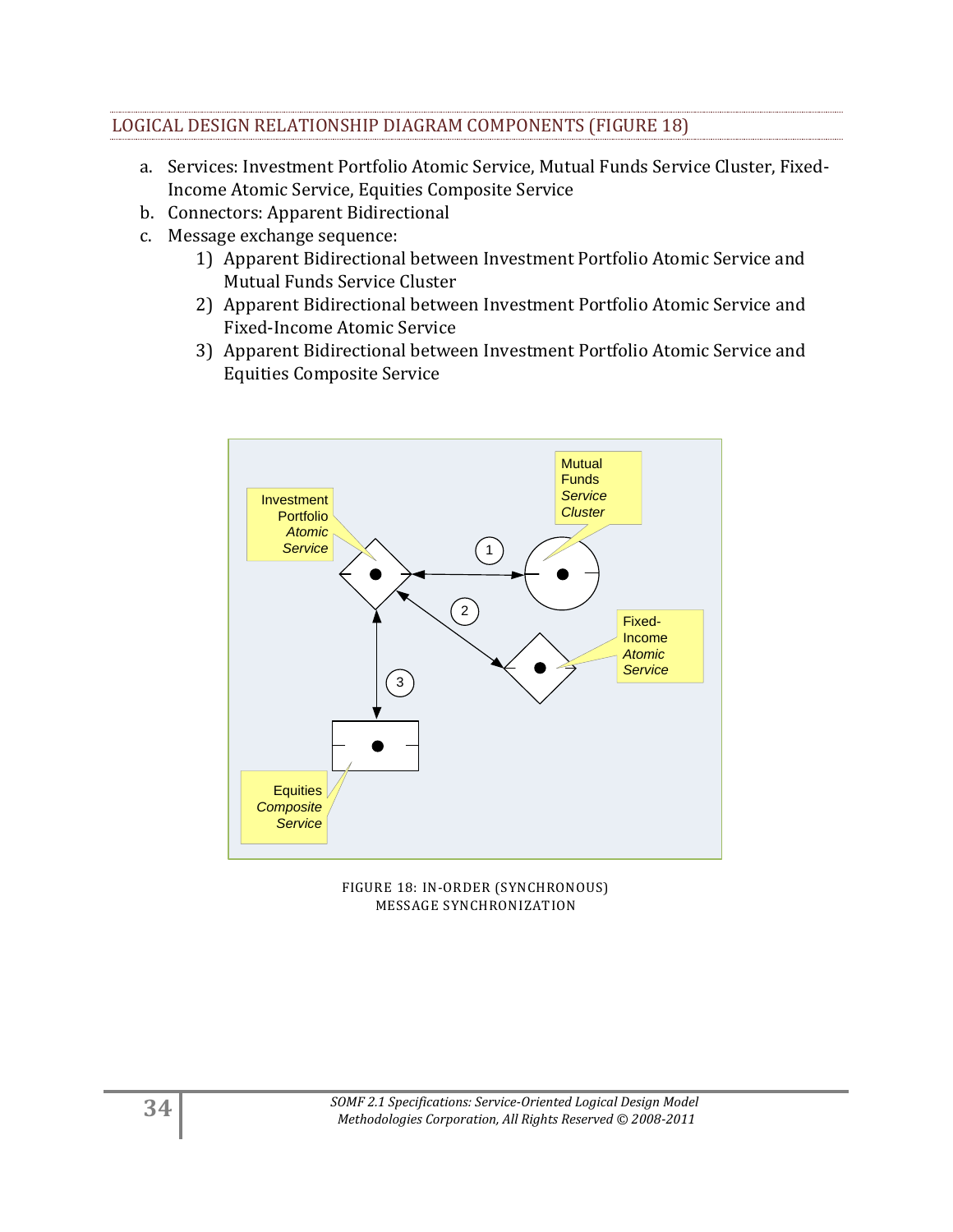## LOGICAL DESIGN RELATIONSHIP DIAGRAM COMPONENTS (FIGURE 19)

- a. IntraCloud Space Publishing Community Cloud contains:
	- i. Services: Book Download Composite Service, Book Archive Service Cluster, Invoicing Composite Service
	- ii. Connectors: Apparent Bidirectional
- b. ExtraCloud Space Publishing Community contains:
	- i. Organizational Boundary spaces: E-Book Publishing Inc., Text Books Corporation
	- ii. Services: ESB Composite Service, a service intermediary tagged as "T", "A", and "M" (Message Transformer, Content Aggregator, Transaction Monitor respectively)
	- iii. Connectors: Apparent Unidirectional
- c. ESB Composite Service (in ExtraCloud Space Publishing Community) is linked to Book Download Composite Service (in IntraCloud Space Publishing Community Cloud) by the Apparent Unidirectional connector



FIGURE 19: AN INTRACLOUD LINKED TO AN EXTRACLOUD BY A TAGGED INTERMEDIARY ESB COMPOSITE SERVICE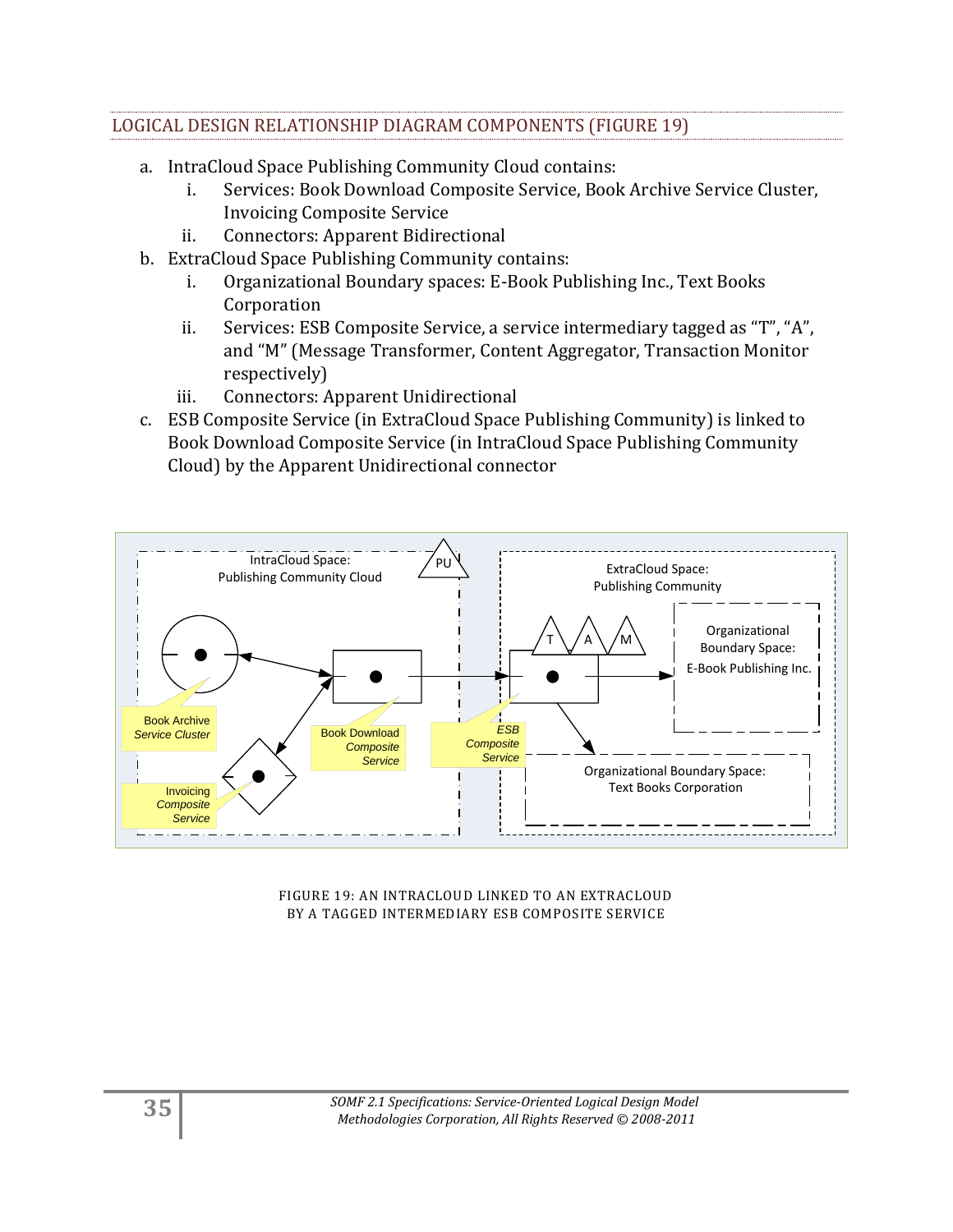## <span id="page-35-0"></span>**LOGICAL DESIGN COMPOSITION DIAGRAM**

The Logical Design Composition diagram is focused on tangible planning for service deployment to a production environment. This diagram should illustrate concrete message path patterns, styles of configuration and information delivery routes. As specified previously in the Logical Design Composition Notation Section, Network, Star, Hierarchical, Bus, and Circular (depicted in Figure 20) are logical design styles, supported by beams, that practitioners should depict to simplify deployment and increase reuse of services. Note that a Combined style that includes two or more of these patterns can be formed in a Logical Design Composition diagram as well.



FIGURE 20: LOGICAL DESIGN COMPOSITION STYLES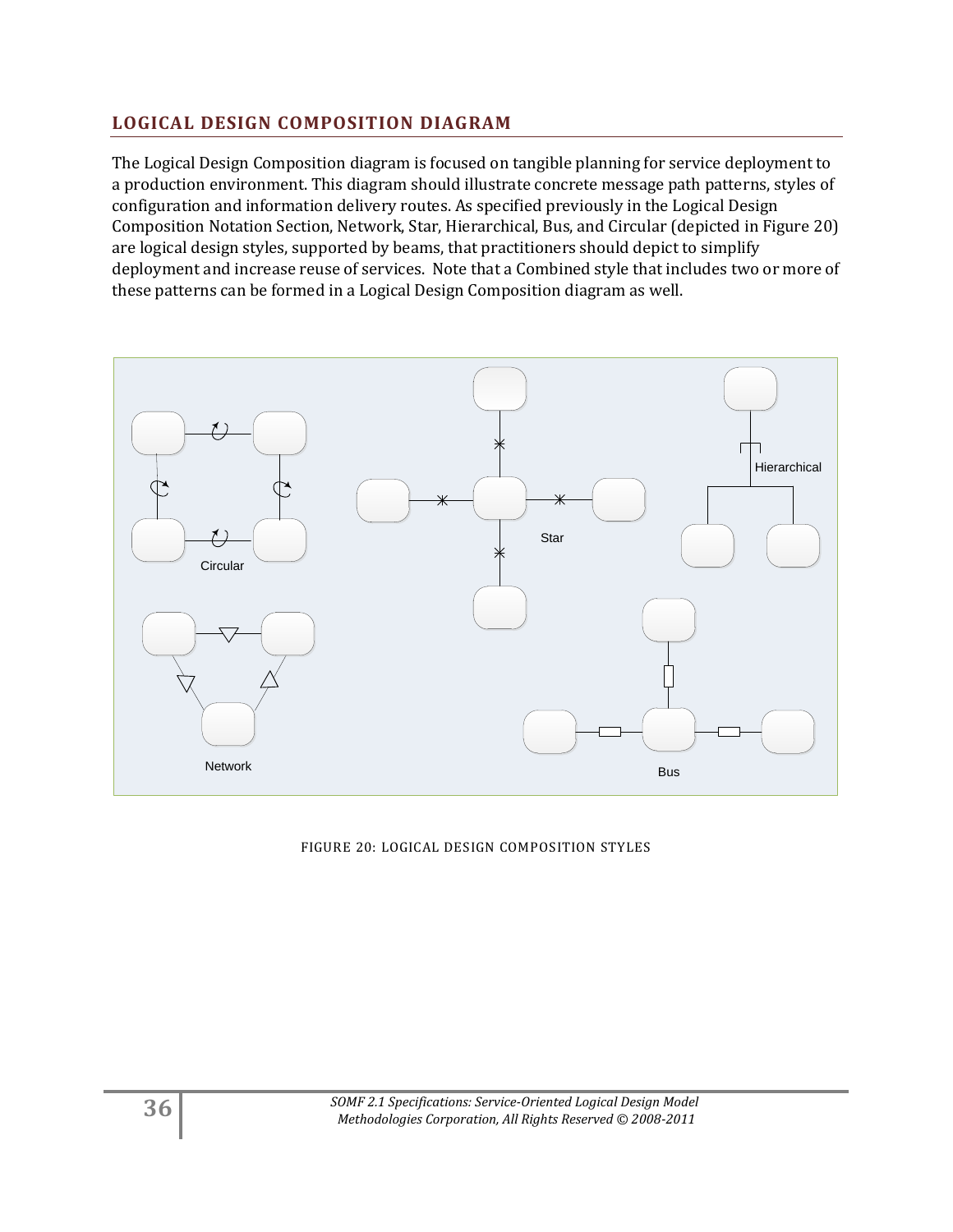## LOGICAL DESIGN COMPOSITION DIAGRAM COMPONENTS (FIGURE 21)

- a. Services: Home Insurance Application Processor Atomic Service, Home Insurance Underwriting Composite Service, Home Insurance Policy Issuer Atomic Service, Car Insurance Application Processor Atomic Service, Driving Records Verification Atomic Service, Car Insurance Policy Issuer Composite Service, Insurance Services Hub Service Cluster
- b. Consumer: Insurance Consumer
- c. Connectors: Apparent Bidirectional links the Insurance Consumer to the Insurance Service Hub Service Cluster
- d. Beams: Logical Design Composition Circular Style



#### FIGURE 21: LOGICAL DESIGN COMPOSITION USING CIRCULAR RELATIONSHIP STYLE BEAMS

**37** *SOMF 2.1 Specifications: Service-Oriented Logical Design Model Methodologies Corporation, All Rights Reserved © 2008-2011*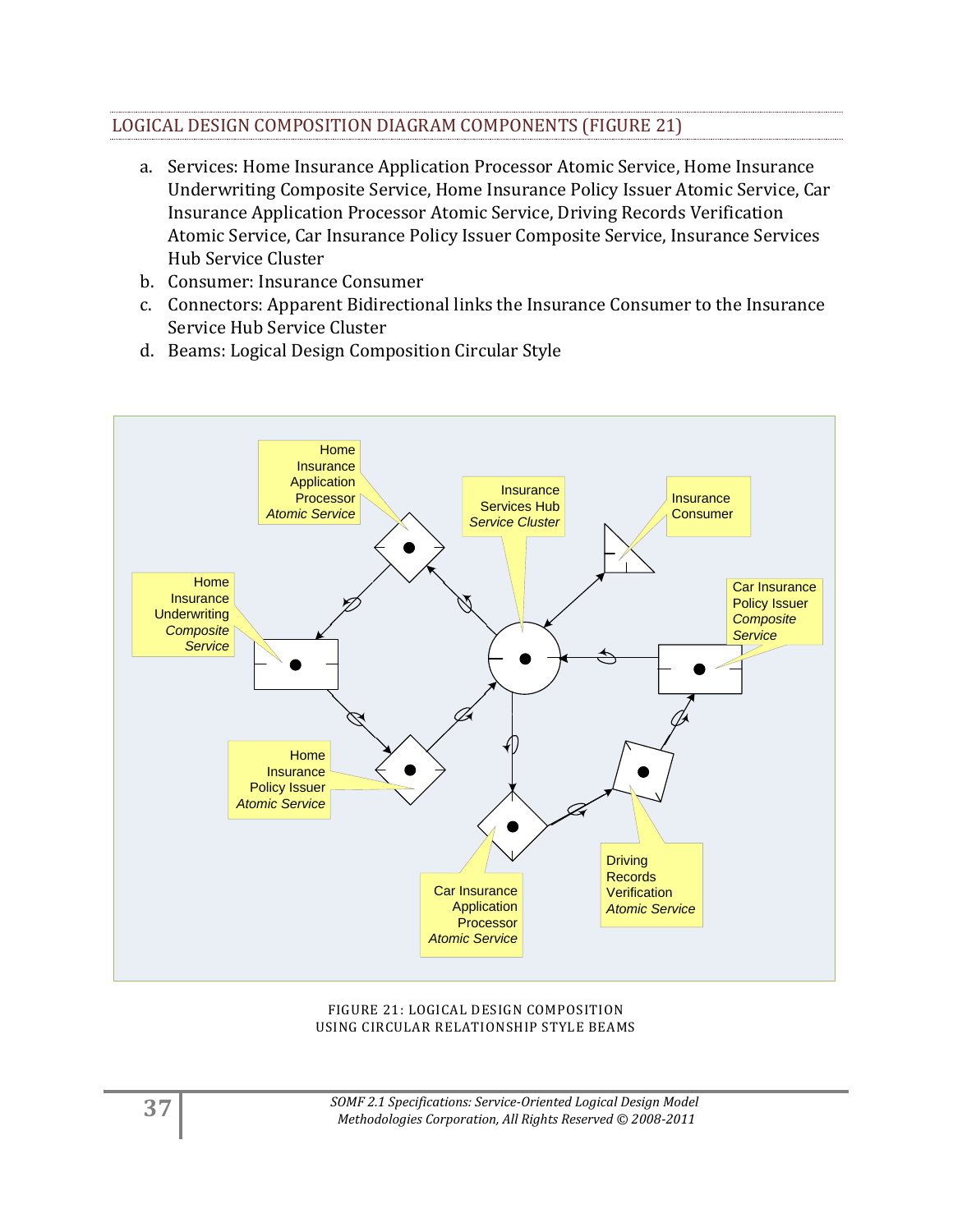## LOGICAL DESIGN COMPOSITION DIAGRAM COMPONENTS (FIGURE 22)

- a. IntraCloud Space Employee Facilities Private Cloud contains:
	- i. Services: Accounting Operations Atomic Service, Accounts Receivable Atomic Service, Accounts Payable Atomic Service, General Ledger Composite Service, Payroll Atomic Service, Employee Benefits Service Cluster
	- ii. Beams: Logical Design Composition Network Style
- b. Consumers: Accounting, Human Resources
- c. Accounting Consumer is linked to the Accounting Operations Atomic Service by the Network beam
- d. Human Resources Consumer is linked to the Employee Benefits Service Cluster by the Network beam



#### FIGURE 22: LOGICAL DESIGN COMPOSITION USING INTRACLOUD SPACE AND NETWORK RELATIONSHIP STYLE BEAMS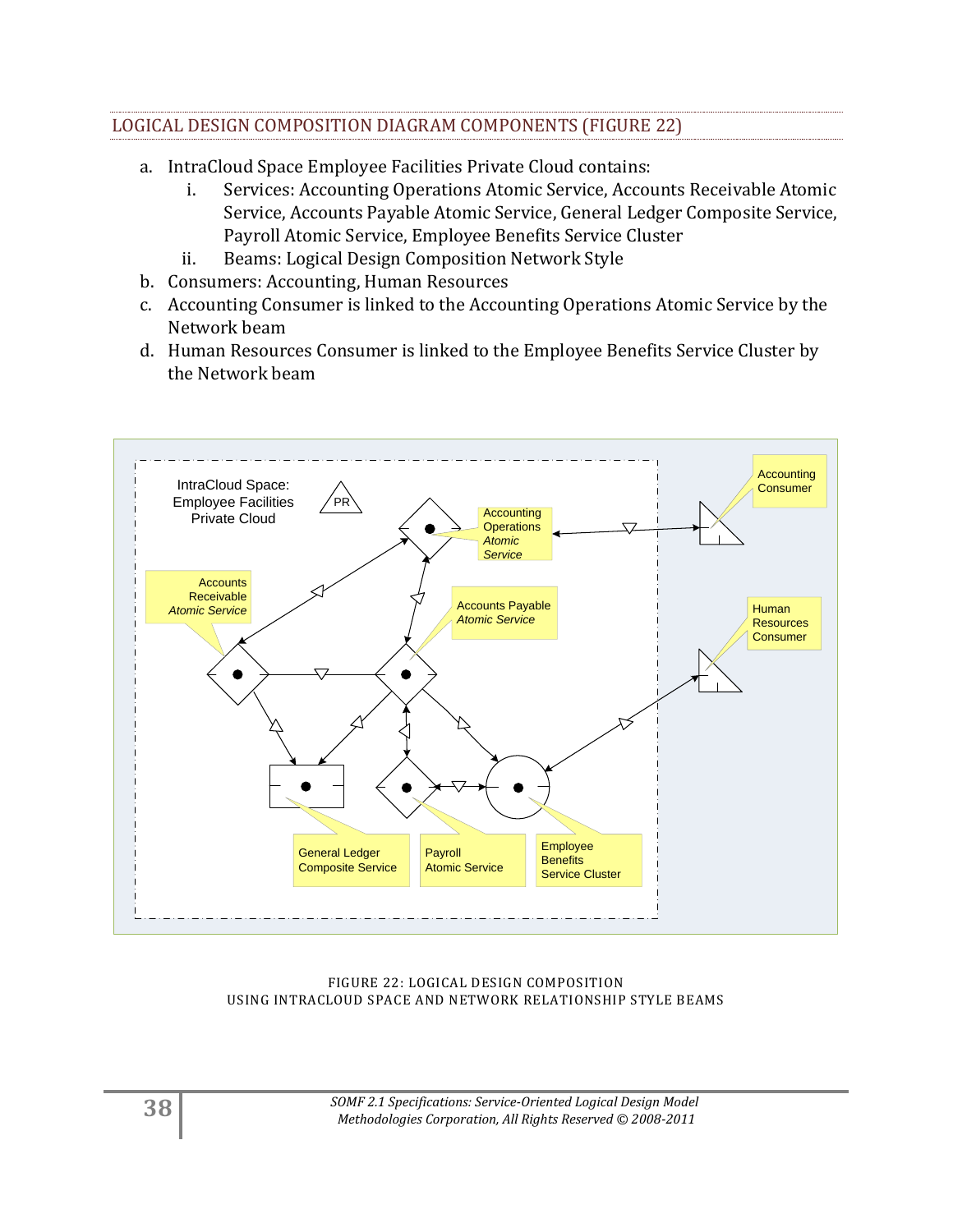## <span id="page-38-0"></span>**TRANSACTION ACTIVITIES DIAGRAM**

The Transaction Activities diagram offers a detailed view of the service provider's interfaces, and focuses on service collaboration and interaction with peer services and consumers to provide a solution. As specified previously in the Transaction Activities diagram Components Section, four sections can be used to depict message exchanges between consumers and service providers: Consumer and Service Section, Session Section, Transaction Section, and Activity Section. These diagram parts are also illustrated in detail in Figure 23. However, the examples that follow demonstrate that the only mandatory sections that should be used are the Consumer and Service Section and at least one Activity Section.



#### FIGURE 23: TRANSACTION ACTIVITIES DIAGRAM ELEMENTS

**39** *SOMF 2.1 Specifications: Service-Oriented Logical Design Model Methodologies Corporation, All Rights Reserved © 2008-2011*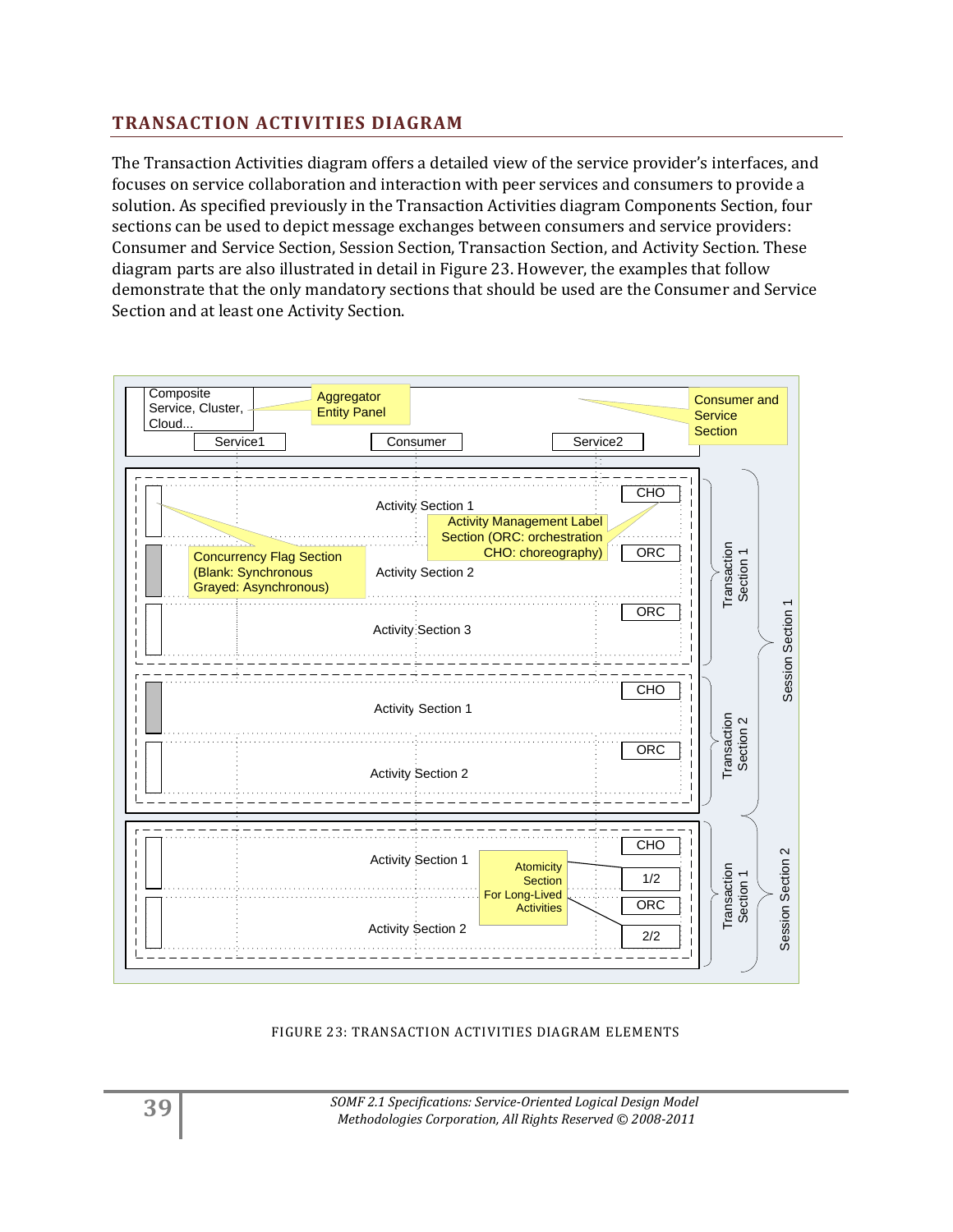## TRANSACTION ACTIVITIES DIAGRAM COMPONENTS (FIGURE 24)

- a. Consumer and Service Section contains:
	- i. Services: Insurance Consumer, Customer Profile Service Cluster
- b. Concurrency Flag state: Synchronous
- c. Activity Management state: Orchestration



FIGURE 24: TRANSACTION ACTIVITIES DIAGRAM WITH A SINGLE ACTIVITY SECTION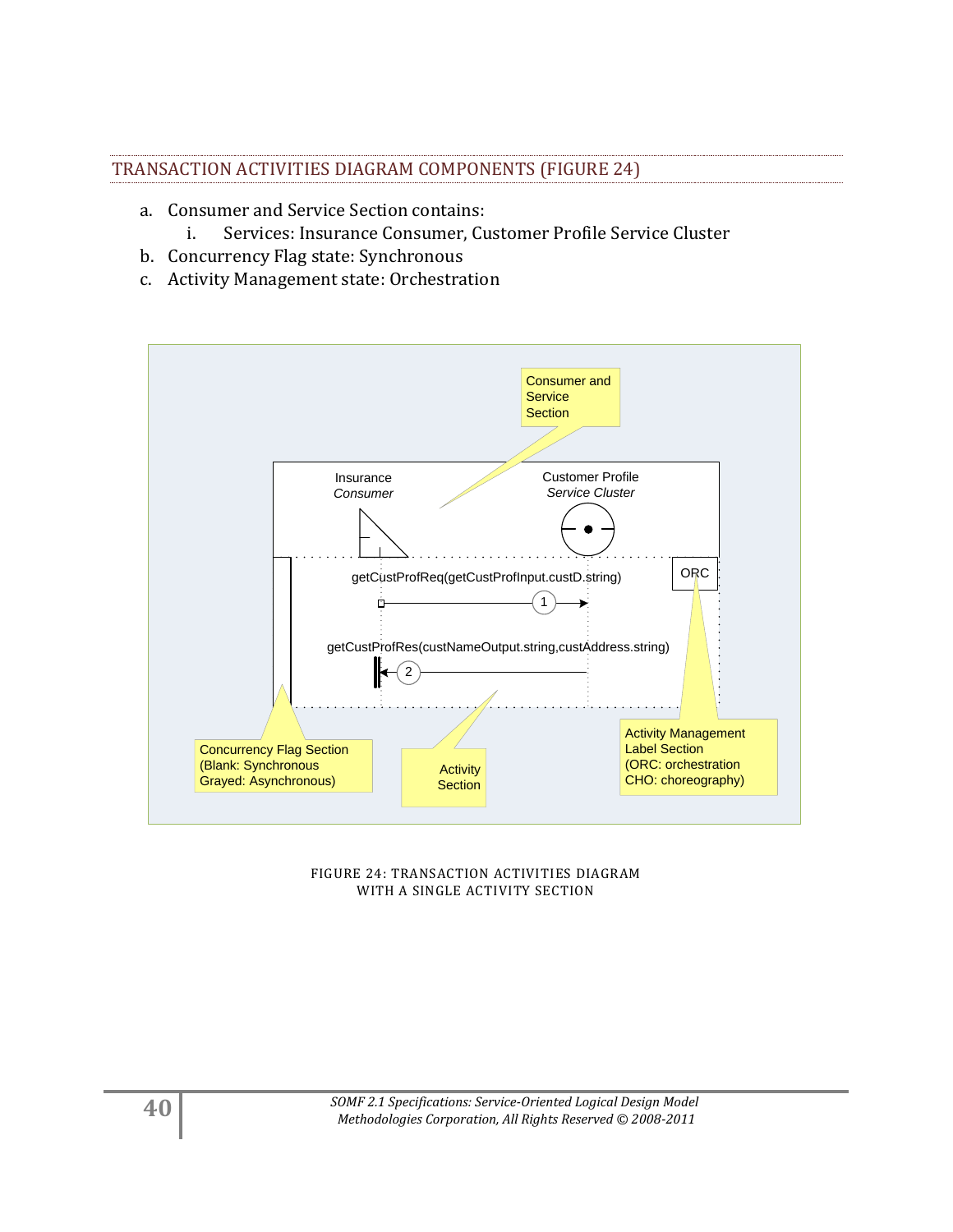## TRANSACTION ACTIVITIES DIAGRAM COMPONENTS (FIGURE 25)

- a. Consumer and Service Section contains:
	- i. Customer Support Service Cloud (positioned in the Aggregator Entity Panel)
	- ii. Services: Account Balances Composite Service, Customer Profile Atomic Service, Pay Bills Atomic Service, Portfolio Allocation Composite Service
- b. Concurrency Flag states: Asynchronous in Activity Section 1 and Synchronous in Activity Section 2
- c. Activity Management state: set to Orchestration in both Activity Sections (1+2)



#### FIGURE 25: TRANSACTION ACTIVITIES DIAGRAM WITH A CLOUD OF SERVICES AS AGGREGATOR ENTITY, A SINGLE TRANSACTION SECTION THAT INCLUDES TWO ACTIVITY SECTIONS

**41** *SOMF 2.1 Specifications: Service-Oriented Logical Design Model Methodologies Corporation, All Rights Reserved © 2008-2011*